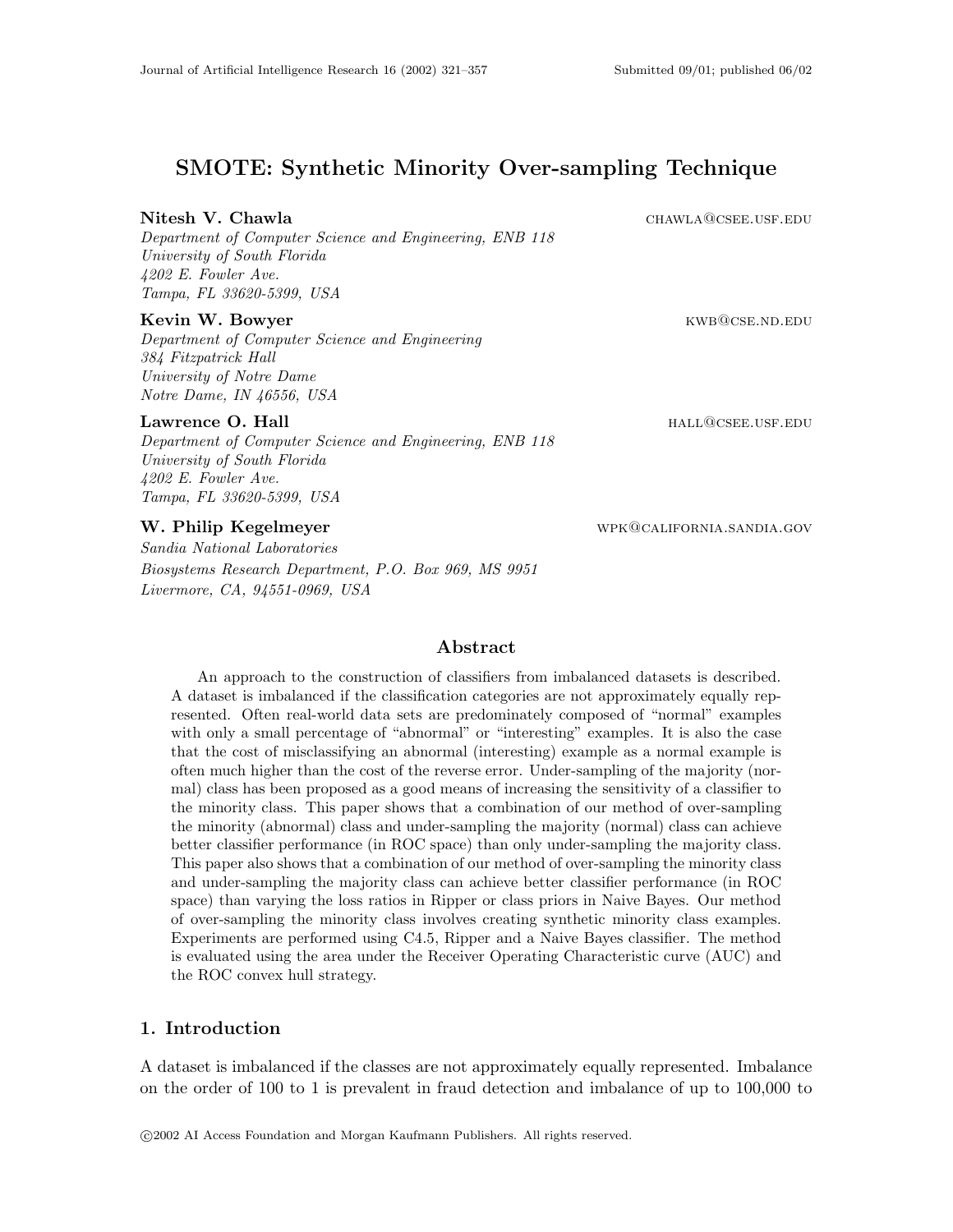1 has been reported in other applications (Provost & Fawcett, 2001). There have been attempts to deal with imbalanced datasets in domains such as fraudulent telephone calls (Fawcett & Provost, 1996), telecommunications management (Ezawa, Singh, & Norton, 1996), text classification (Lewis & Catlett, 1994; Dumais, Platt, Heckerman, & Sahami, 1998; Mladenić & Grobelnik, 1999; Lewis & Ringuette, 1994; Cohen, 1995a) and detection of oil spills in satellite images (Kubat, Holte, & Matwin, 1998).

The performance of machine learning algorithms is typically evaluated using predictive accuracy. However, this is not appropriate when the data is imbalanced and/or the costs of different errors vary markedly. As an example, consider the classification of pixels in mammogram images as possibly cancerous (Woods, Doss, Bowyer, Solka, Priebe, & Kegelmeyer, 1993). A typical mammography dataset might contain 98% normal pixels and 2% abnormal pixels. A simple default strategy of guessing the majority class would give a predictive accuracy of 98%. However, the nature of the application requires a fairly high rate of correct detection in the minority class and allows for a small error rate in the majority class in order to achieve this. Simple predictive accuracy is clearly not appropriate in such situations. The Receiver Operating Characteristic (ROC)curve is a standard technique for summarizing classifier performance over a range of tradeoffs between true positive and false positive error rates (Swets, 1988). The Area Under the Curve (AUC) is an accepted traditional performance metric for a ROC curve (Duda, Hart, & Stork, 2001; Bradley, 1997; Lee, 2000). The ROC convex hull can also be used as a robust method of identifying potentially optimal classifiers (Provost  $\&$  Fawcett, 2001). If a line passes through a point on the convex hull, then there is no other line with the same slope passing through another point with a larger true positive (TP) intercept. Thus, the classifier at that point is optimal under any distribution assumptions in tandem with that slope.

The machine learning community has addressed the issue of class imbalance in two ways. One is to assign distinct costs to training examples (Pazzani, Merz, Murphy, Ali, Hume, & Brunk, 1994; Domingos, 1999). The other is to re-sample the original dataset, either by oversampling the minority class and/or under-sampling the majority class (Kubat  $\&$  Matwin, 1997; Japkowicz, 2000; Lewis & Catlett, 1994; Ling & Li, 1998). Our approach (Chawla, Bowyer, Hall,  $\&$  Kegelmeyer, 2000) blends under-sampling of the majority class with a special form of over-sampling the minority class. Experiments with various datasets and the C4.5 decision tree classifier (Quinlan, 1992), Ripper (Cohen, 1995b), and a Naive Bayes Classifier show that our approach improves over other previous re-sampling, modifying loss ratio, and class priors approaches, using either the AUC or ROC convex hull.

Section 2 gives an overview of performance measures. Section 3 reviews the most closely related work dealing with imbalanced datasets. Section 4 presents the details of our approach. Section 5 presents experimental results comparing our approach to other re-sampling approaches. Section 6 discusses the results and suggests directions for future work.

#### **2. Performance Measures**

The performance of machine learning algorithms is typically evaluated by a confusion matrix as illustrated in Figure 1 (for a 2 class problem). The columns are the Predicted class and the rows are the Actual class. In the confusion matrix,  $TN$  is the number of negative examples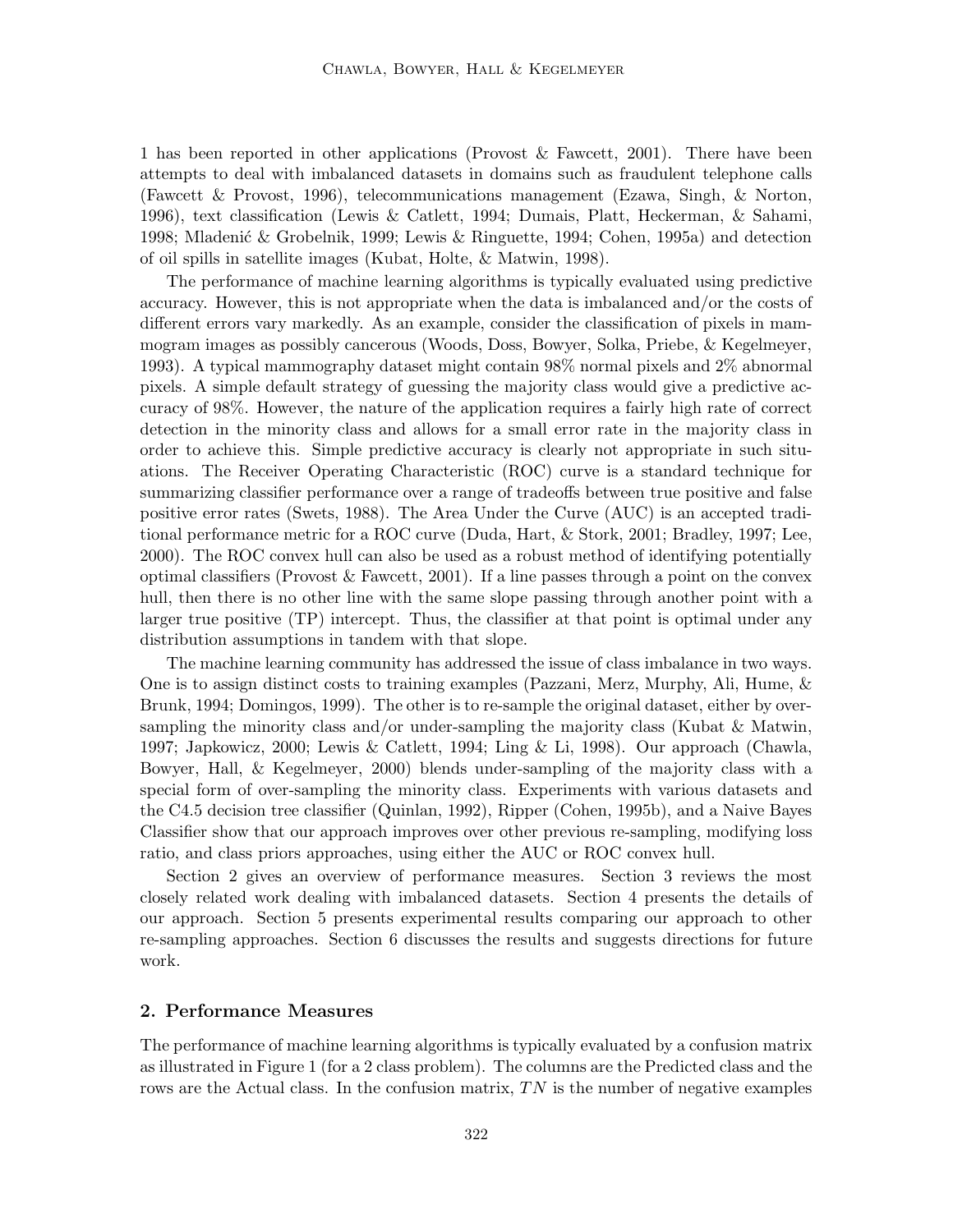|                    | Predicted<br>Negative | Predicted<br>Positive |
|--------------------|-----------------------|-----------------------|
| Actual<br>Negative | TN                    | FP                    |
| Actual<br>Positive | FN                    | TР                    |

Figure 1: Confusion Matrix

correctly classified (True Negatives),  $FP$  is the number of negative examples incorrectly classified as positive (False Positives),  $FN$  is the number of positive examples incorrectly classified as negative (False Negatives) and  $TP$  is the number of positive examples correctly classified (True Positives).

Predictive accuracy is the performance measure generally associated with machine learning algorithms and is defined as  $Accuracy = (TP + TN)/(TP + FP + TN + FN)$ . In the context of balanced datasets and equal error costs, it is reasonable to use error rate as a performance metric. Error rate is  $1 - Accuracy$ . In the presence of imbalanced datasets with unequal error costs, it is more appropriate to use the ROC curve or other similar techniques (Ling & Li, 1998; Drummond & Holte, 2000; Provost & Fawcett, 2001; Bradley, 1997; Turney, 1996).

ROC curves can be thought of as representing the family of best decision boundaries for relative costs of TP and FP. On an ROC curve the X-axis represents  $\mathcal{R}FP = FP/(TN + FP)$ and the Y-axis represents  $\mathcal{R}TP = TP/(TP + FN)$ . The ideal point on the ROC curve would be (0,100), that is all positive examples are classified correctly and no negative examples are misclassified as positive. One way an ROC curve can be swept out is by manipulating the balance of training samples for each class in the training set. Figure 2 shows an illustration. The line  $y = x$  represents the scenario of randomly guessing the class. Area Under the ROC Curve  $(AUC)$  is a useful metric for classifier performance as it is independent of the decision criterion selected and prior probabilities. The AUC comparison can establish a dominance relationship between classifiers. If the ROC curves are intersecting, the total AUC is an average comparison between models (Lee, 2000). However, for some specific cost and class distributions, the classifier having maximum AUC may in fact be suboptimal. Hence, we also compute the ROC convex hulls, since the points lying on the ROC convex hull are potentially optimal (Provost, Fawcett, & Kohavi, 1998; Provost & Fawcett, 2001).

### **3. Previous Work: Imbalanced datasets**

Kubat and Matwin (1997) selectively under-sampled the majority class while keeping the original population of the minority class. They have used the geometric mean as a performance measure for the classifier, which can be related to a single point on the ROC curve. The minority examples were divided into four categories: some noise overlapping the positive class decision region, borderline samples, redundant samples and safe samples. The borderline examples were detected using the Tomek links concept (Tomek, 1976). Another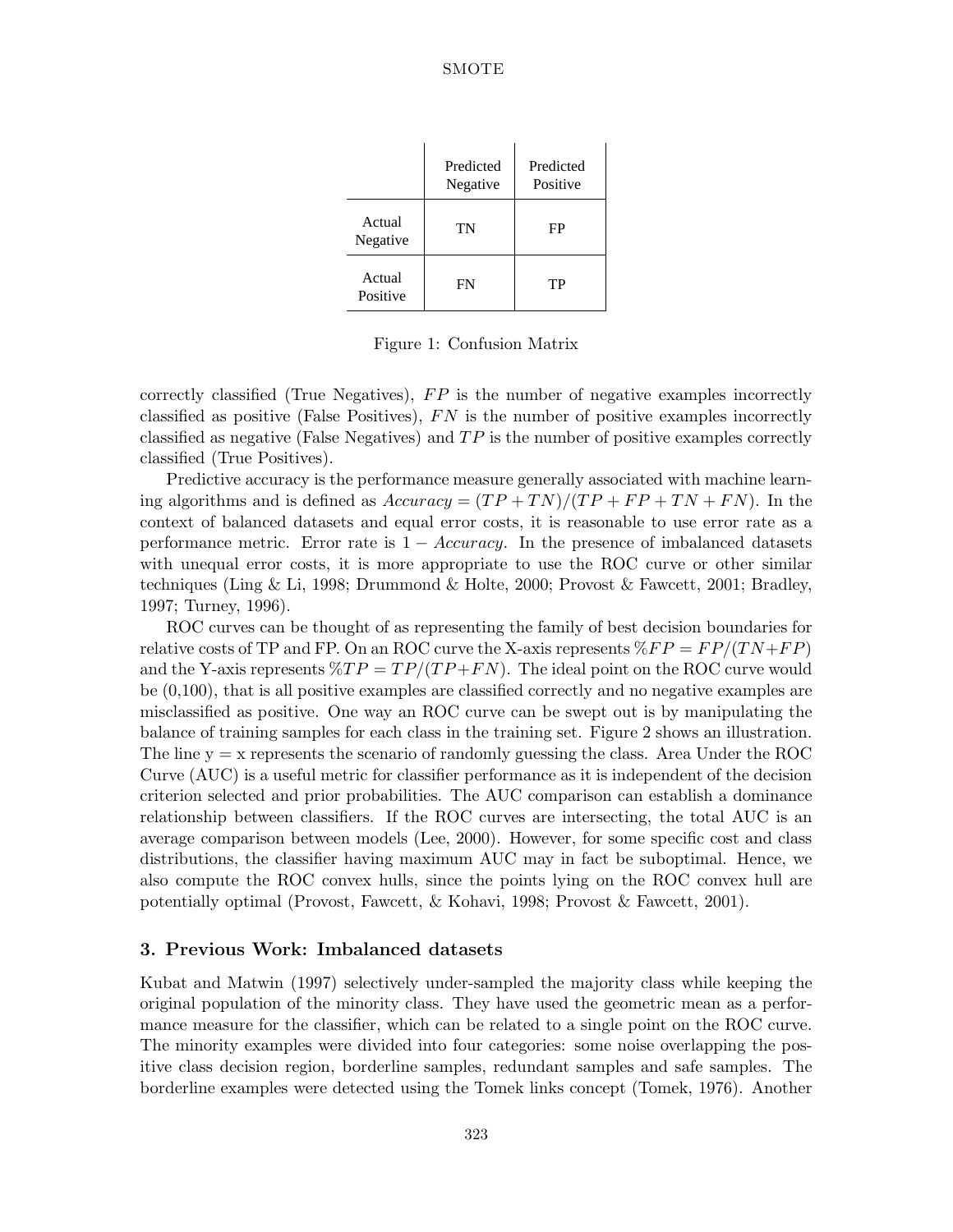

Figure 2: Illustration of sweeping out a ROC curve through under-sampling. Increased under-sampling of the majority (negative) class will move the performance from the lower left point to the upper right.

related work proposed the SHRINK system that classifies an overlapping region of minority (positive) and majority (negative) classes as positive; it searches for the "best positive" region" (Kubat et al., 1998).

Japkowicz (2000) discussed the effect of imbalance in a dataset. She evaluated three strategies: under-sampling, resampling and a recognition-based induction scheme. We focus on her sampling approaches. She experimented on artificial 1D data in order to easily measure and construct concept complexity. Two resampling methods were considered. Random resampling consisted of resampling the smaller class at random until it consisted of as many samples as the majority class and "focused resampling" consisted of resampling only those minority examples that occurred on the boundary between the minority and majority classes. Random under-sampling was considered, which involved under-sampling the majority class samples at random until their numbers matched the number of minority class samples; focused under-sampling involved under-sampling the majority class samples lying further away. She noted that both the sampling approaches were effective, and she also observed that using the sophisticated sampling techniques did not give any clear advantage in the domain considered (Japkowicz, 2000).

One approach that is particularly relevant to our work is that of Ling and Li (1998). They combined over-sampling of the minority class with under-sampling of the majority class. They used lift analysis instead of accuracy to measure a classifier's performance. They proposed that the test examples be ranked by a confidence measure and then lift be used as the evaluation criteria. A lift curve is similar to an ROC curve, but is more tailored for the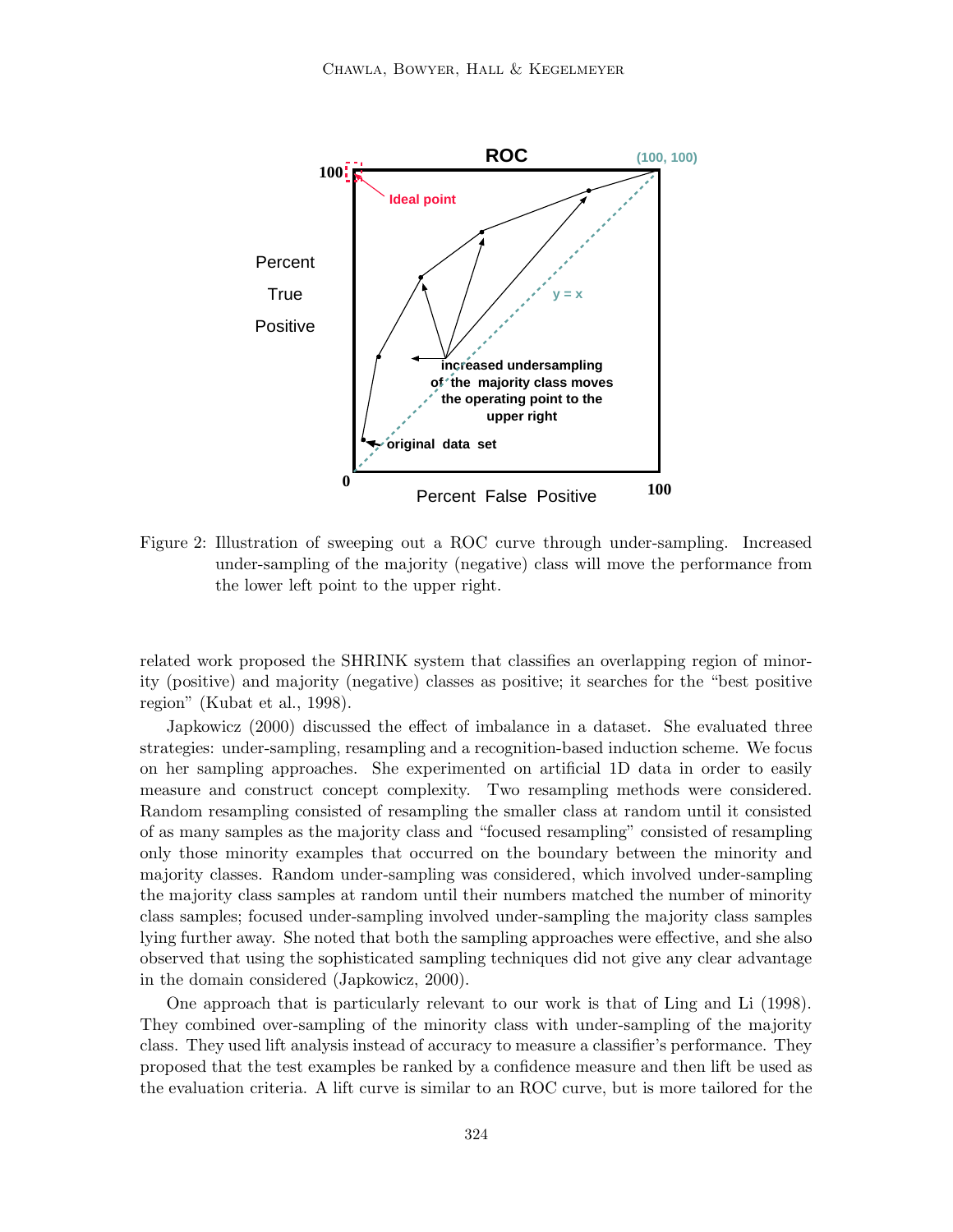marketing analysis problem (Ling  $&$  Li, 1998). In one experiment, they under-sampled the majority class and noted that the best lift index is obtained when the classes are equally represented (Ling  $\&$  Li, 1998). In another experiment, they over-sampled the positive (minority) examples with replacement to match the number of negative (majority) examples to the number of positive examples. The over-sampling and under-sampling combination did not provide significant improvement in the lift index. However, our approach to oversampling differs from theirs.

Solberg and Solberg (1996) considered the problem of imbalanced data sets in oil slick classification from SAR imagery. They used over-sampling and under-sampling techniques to improve the classification of oil slicks. Their training data had a distribution of 42 oil slicks and 2,471 look-alikes, giving a prior probability of 0.98 for look-alikes. This imbalance would lead the learner (without any appropriate loss functions or a methodology to modify priors) to classify almost all look-alikes correctly at the expense of misclassifying many of the oil slick samples (Solberg & Solberg, 1996). To overcome this imbalance problem, they over-sampled (with replacement)100 samples from the oil slick, and they randomly sampled 100 samples from the non oil slick class to create a new dataset with equal probabilities. They learned a classifier tree on this balanced data set and achieved a 14% error rate on the oil slicks in a leave-one-out method for error estimation; on the look alikes they achieved an error rate of 4% (Solberg & Solberg, 1996).

Another approach that is similar to our work is that of Domingos (1999). He compares the "metacost" approach to each of majority under-sampling and minority over-sampling. He finds that metacost improves over either, and that under-sampling is preferable to minority over-sampling. Error-based classifiers are made cost-sensitive. The probability of each class for each example is estimated, and the examples are relabeled optimally with respect to the misclassification costs. The relabeling of the examples expands the decision space as it creates new samples from which the classifier may learn (Domingos, 1999).

A feed-forward neural network trained on an imbalanced dataset may not learn to discriminate enough between classes (DeRouin, Brown, Fausett, & Schneider, 1991). The authors proposed that the learning rate of the neural network be adapted to the statistics of class representation in the data. They calculated an attention factor from the proportion of samples presented to the neural network for training. The learning rate of the network elements was adjusted based on the attention factor. They experimented on an artificially generated training set and on a real-world training set, both with multiple (more than two) classes. They compared this to the approach of replicating the minority class samples to balance the data set used for training. The classification accuracy on the minority class was improved.

Lewis and Catlett (1994) examined heterogeneous uncertainty sampling for supervised learning. This method is useful for training samples with uncertain classes. The training samples are labeled incrementally in two phases and the uncertain instances are passed on to the next phase. They modified C4.5 to include a loss ratio for determining the class values at the leaves. The class values were determined by comparison with a probability threshold of  $LR/(LR+1)$ , where LR is the loss ratio (Lewis & Catlett, 1994).

The information retrieval  $(IR)$  domain (Dumais et al., 1998; Mladenić & Grobelnik, 1999; Lewis & Ringuette, 1994; Cohen, 1995a) also faces the problem of class imbalance in the dataset. A document or web page is converted into a bag-of-words representation;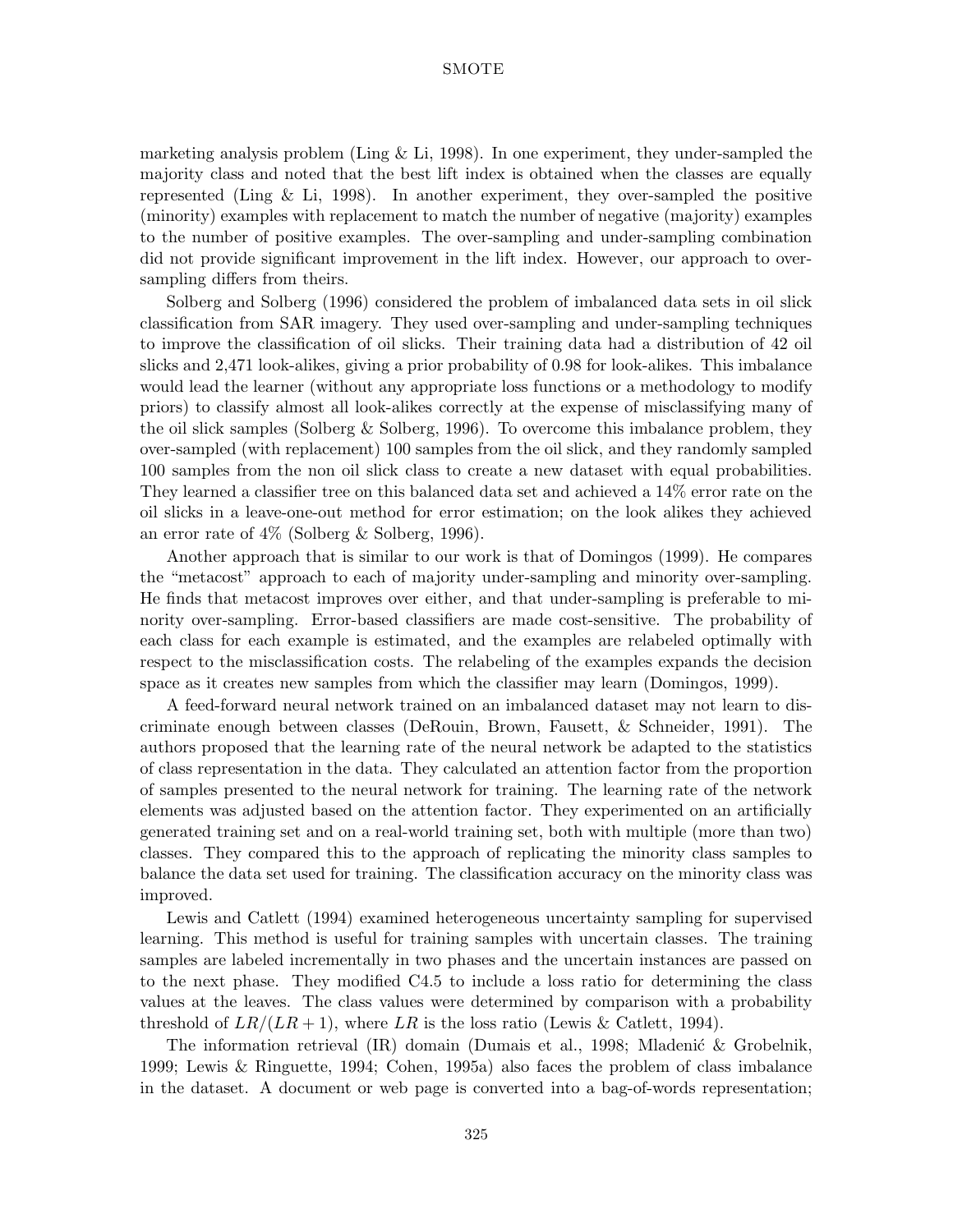that is, a feature vector reflecting occurrences of words in the page is constructed. Usually, there are very few instances of the interesting category in text categorization. This overrepresentation of the negative class in information retrieval problems can cause problems in evaluating classifiers' performances. Since error rate is not a good metric for skewed datasets, the classification performance of algorithms in information retrieval is usually measured by *precision* and *recall*:

$$
recall = \frac{TP}{TP + FN}
$$

$$
precision = \frac{TP}{TP + FP}
$$

Mladenić and Grobelnik (1999) proposed a feature subset selection approach to deal with imbalanced class distribution in the IR domain. They experimented with various feature selection methods, and found that the *odds ratio* (van Rijsbergen, Harper, & Porter, 1981) when combined with a Naive Bayes classifier performs best in their domain. *Odds ratio* is a probabilistic measure used to rank documents according to their relevance to the positive class (minority class). *Information gain* for a word, on the other hand, does not pay attention to a particular target class; it is computed per word for each class. In an imbalanced text dataset (assuming 98 to 99% is the negative class), most of the features will be associated with the negative class. *Odds ratio* incorporates the target class information in its metric giving better results when compared to *information gain* for text categorization.

Provost and Fawcett (1997) introduced the ROC convex hull method to estimate the classifier performance for imbalanced datasets. They note that the problems of unequal class distribution and unequal error costs are related and that little work has been done to address either problem (Provost & Fawcett, 2001). In the ROC convex hull method, the ROC space is used to separate classification performance from the class and cost distribution information.

To summarize the literature, under-sampling the majority class enables better classifiers to be built than over-sampling the minority class. A combination of the two as done in previous work does not lead to classifiers that outperform those built utilizing only undersampling. However, the over-sampling of the minority class has been done by sampling with replacement from the original data. Our approach uses a different method of over-sampling.

#### **4. SMOTE: Synthetic Minority Over-sampling TEchnique**

#### **4.1 Minority over-sampling with replacement**

Previous research (Ling  $\&$  Li, 1998; Japkowicz, 2000) has discussed over-sampling with replacement and has noted that it doesn't significantly improve minority class recognition. We interpret the underlying effect in terms of decision regions in feature space. Essentially, as the minority class is over-sampled by increasing amounts, the effect is to identify similar but more specific regions in the feature space as the decision region for the minority class. This effect for decision trees can be understood from the plots in Figure 3.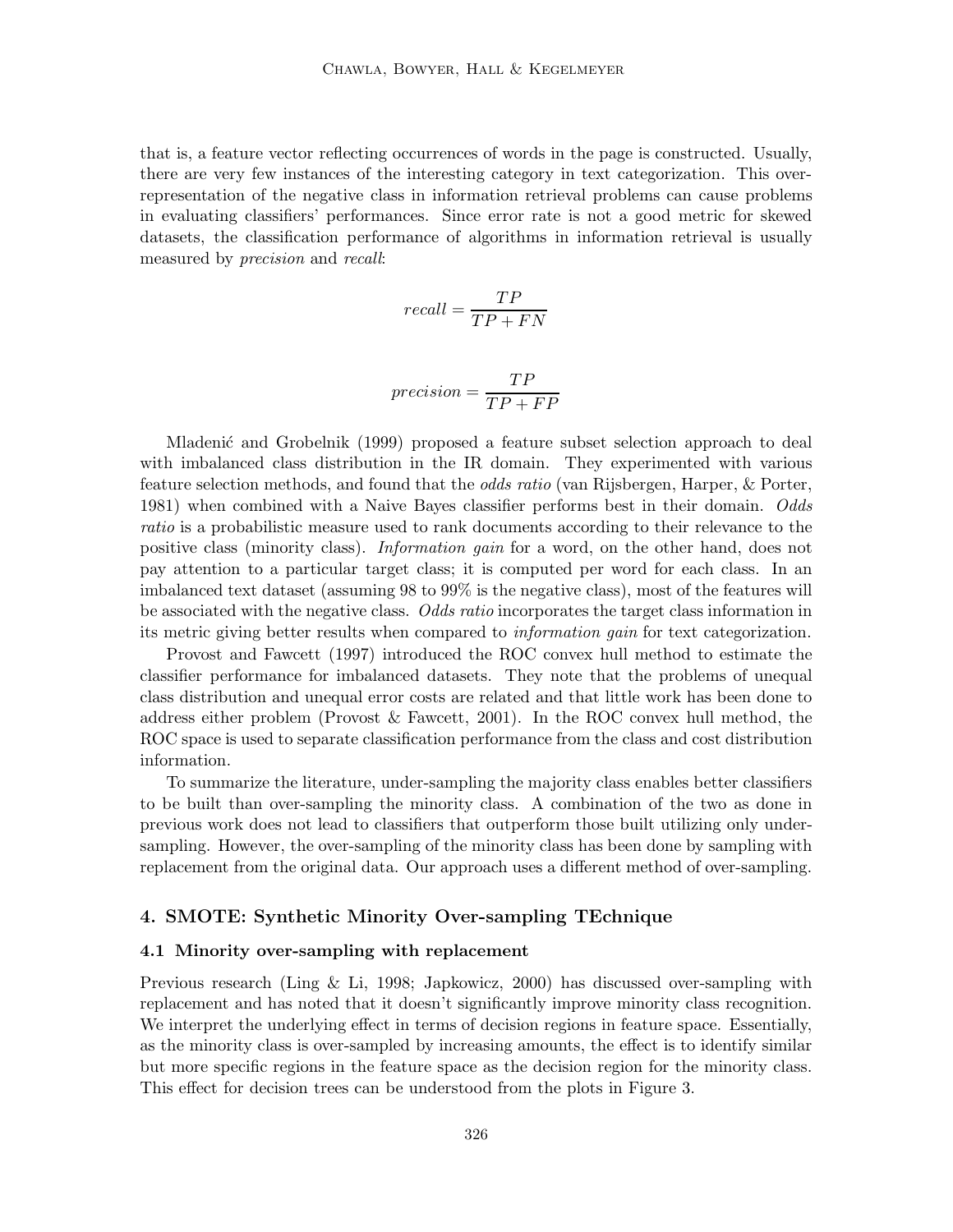

Figure 3: a) Decision region in which the three minority class samples (shown by  $'$ +') reside after building a decision tree. This decision region is indicated by the solid-line rectangle. b)A zoomed-in view of the chosen minority class samples for the same dataset. Small solid-line rectangles show the decision regions as a result of oversampling the minority class with replication.  $c$ ) A zoomed-in view of the chosen minority class samples for the same dataset. Dashed lines show the decision region after over-sampling the minority class with synthetic generation.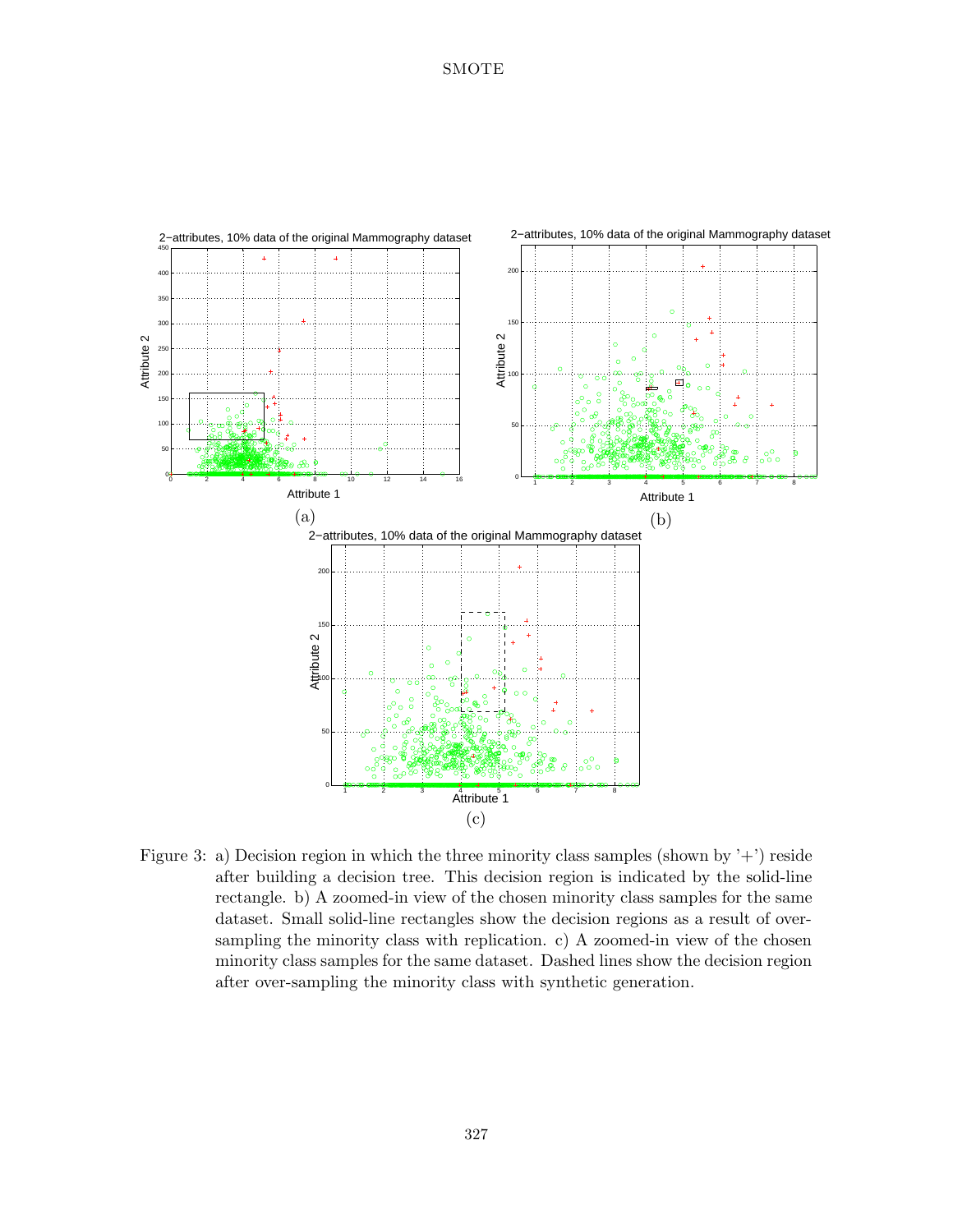The data for the plot in Figure 3 was extracted from a Mammography dataset<sup>1</sup> (Woods et al., 1993). The minority class samples are shown by  $+$  and the majority class samples are shown by  $\sigma$  in the plot. In Figure 3(a), the region indicated by the solid-line rectangle is a majority class decision region. Nevertheless, it contains three minority class samples shown by  $+$  as false negatives. If we replicate the minority class, the decision region for the minority class becomes very specific and will cause new splits in the decision tree. This will lead to more terminal nodes (leaves) as the learning algorithm tries to learn more and more specific regions of the minority class; in essence, overfitting. Replication of the minority class does not cause its decision boundary to spread into the majority class region. Thus, in Figure 3(b), the three samples previously in the majority class decision region now have very specific decision regions.

#### **4.2 SMOTE**

We propose an over-sampling approach in which the minority class is over-sampled by creating "synthetic" examples rather than by over-sampling with replacement. This approach is inspired by a technique that proved successful in handwritten character recognition (Ha & Bunke, 1997). They created extra training data by performing certain operations on real data. In their case, operations like rotation and skew were natural ways to perturb the training data. We generate synthetic examples in a less application-specific manner, by operating in "feature space" rather than "data space". The minority class is over-sampled by taking each minority class sample and introducing synthetic examples along the line segments joining any/all of the k minority class nearest neighbors. Depending upon the amount of over-sampling required, neighbors from the k nearest neighbors are randomly chosen. Our implementation currently uses five nearest neighbors. For instance, if the amount of over-sampling needed is 200%, only two neighbors from the five nearest neighbors are chosen and one sample is generated in the direction of each. Synthetic samples are generated in the following way: Take the difference between the feature vector (sample) under consideration and its nearest neighbor. Multiply this difference by a random number between 0 and 1, and add it to the feature vector under consideration. This causes the selection of a random point along the line segment between two specific features. This approach effectively forces the decision region of the minority class to become more general.

Algorithm *SMOTE*, on the next page, is the pseudo-code for SMOTE. Table 4.2 shows an example of calculation of random synthetic samples. The amount of over-sampling is a parameter of the system, and a series of ROC curves can be generated for different populations and ROC analysis performed.

The synthetic examples cause the classifier to create larger and less specific decision regions as shown by the dashed lines in Figure  $3(c)$ , rather than smaller and more specific regions. More general regions are now learned for the minority class samples rather than those being subsumed by the majority class samples around them. The effect is that decision trees generalize better. Figures 4 and 5 compare the minority over-sampling with replacement and SMOTE. The experiments were conducted on the mammography dataset. There were 10923 examples in the majority class and 260 examples in the minority class originally. We have approximately 9831 examples in the majority class and 233 examples

<sup>1.</sup> The data is available from the USF Intelligent Systems Lab, http://morden.csee.usf.edu/˜chawla.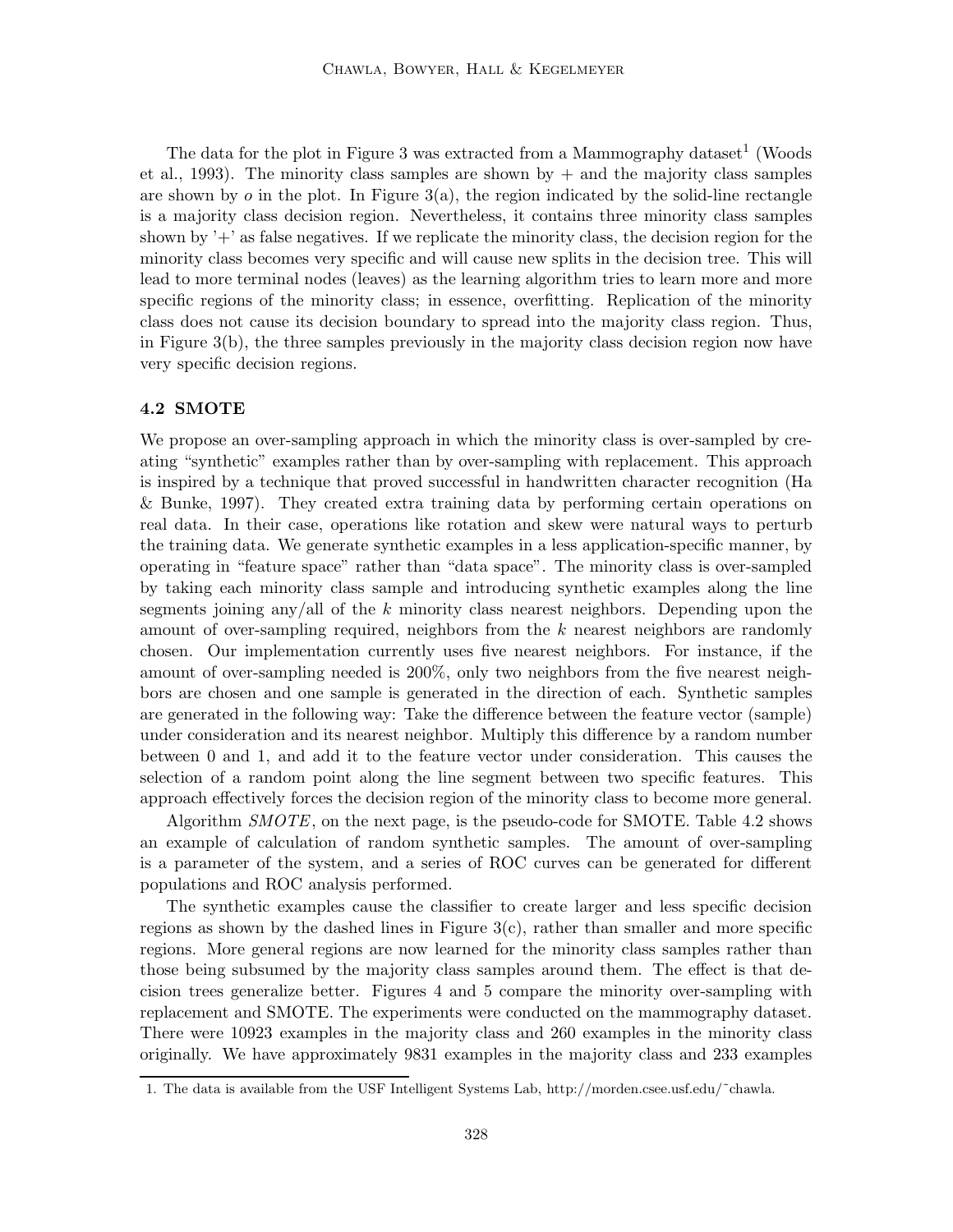in the minority class for the training set used in 10-fold cross-validation. The minority class was over-sampled at 100%, 200%, 300%, 400% and 500% of its original size. The graphs show that the tree sizes for minority over-sampling with replacement at higher degrees of replication are much greater than those for SMOTE, and the minority class recognition of the minority over-sampling with replacement technique at higher degrees of replication isn't as good as SMOTE.

## **Algorithm** *SMOTE*(T, N, k)

**Input:** Number of minority class samples T; Amount of SMOTE  $N\%$ ; Number of nearest neighbors k

**Output:**  $(N/100) * T$  synthetic minority class samples

- 1. (∗ *If* N *is less than 100%, randomize the minority class samples as only a random percent of them will be SMOTEd.* ∗)
- 2. **if**  $N < 100$
- 3. **then** Randomize the T minority class samples
- 4.  $T = (N/100) * T$ <br>5.  $N = 100$
- $N = 100$
- 6. **endif**
- 7. N = (int)(N/100)(∗ *The amount of SMOTE is assumed to be in integral multiples of 100.* ∗)
- 8.  $k =$  Number of nearest neighbors
- 9.  $numatts =$  Number of attributes
- 10. Sample  $\vert\vert$  : array for original minority class samples
- 11. newindex: keeps a count of number of synthetic samples generated, initialized to 0
- 12. Synthetic  $\vert\vert$  : array for synthetic samples

(∗ *Compute* k *nearest neighbors for each minority class sample only.* ∗)

- 13. **for**  $i \leftarrow 1$  **to** T<br>14. **Computer**
- Compute k nearest neighbors for i, and save the indices in the *nnarray*
- 15. Populate $(N, i,$  nnarray)
- 16. **endfor**

*Populate*(N, i, nnarray) (∗ *Function to generate the synthetic samples.* ∗)

- 17. **while**  $N \neq 0$ <br>18. Choose
- Choose a random number between 1 and k, call it nn. This step chooses one of the  $k$  nearest neighbors of  $i$ .
- 19. **for**  $attr \leftarrow 1$  **to** numattrs 20. **Compute:**  $dif = S$

```
20. Compute: dif = Sample[nnarray[nn]][attr] - Sample[i][attr]<br>21. Compute: aan = \text{random number between 0 and 1}
```

```
Compute: gap = \text{random number between } 0 \text{ and } 1
```
- 22.  $Synthetic[newindex][attr] = Sample[i][attr] + gap * dif$ <br>23. endfor
- 23. **endfor**
- 24.  $newindex++$
- 25.  $N = N 1$
- 26. **endwhile**
- 27. **return** (∗ *End of Populate.* ∗) End of Pseudo-Code.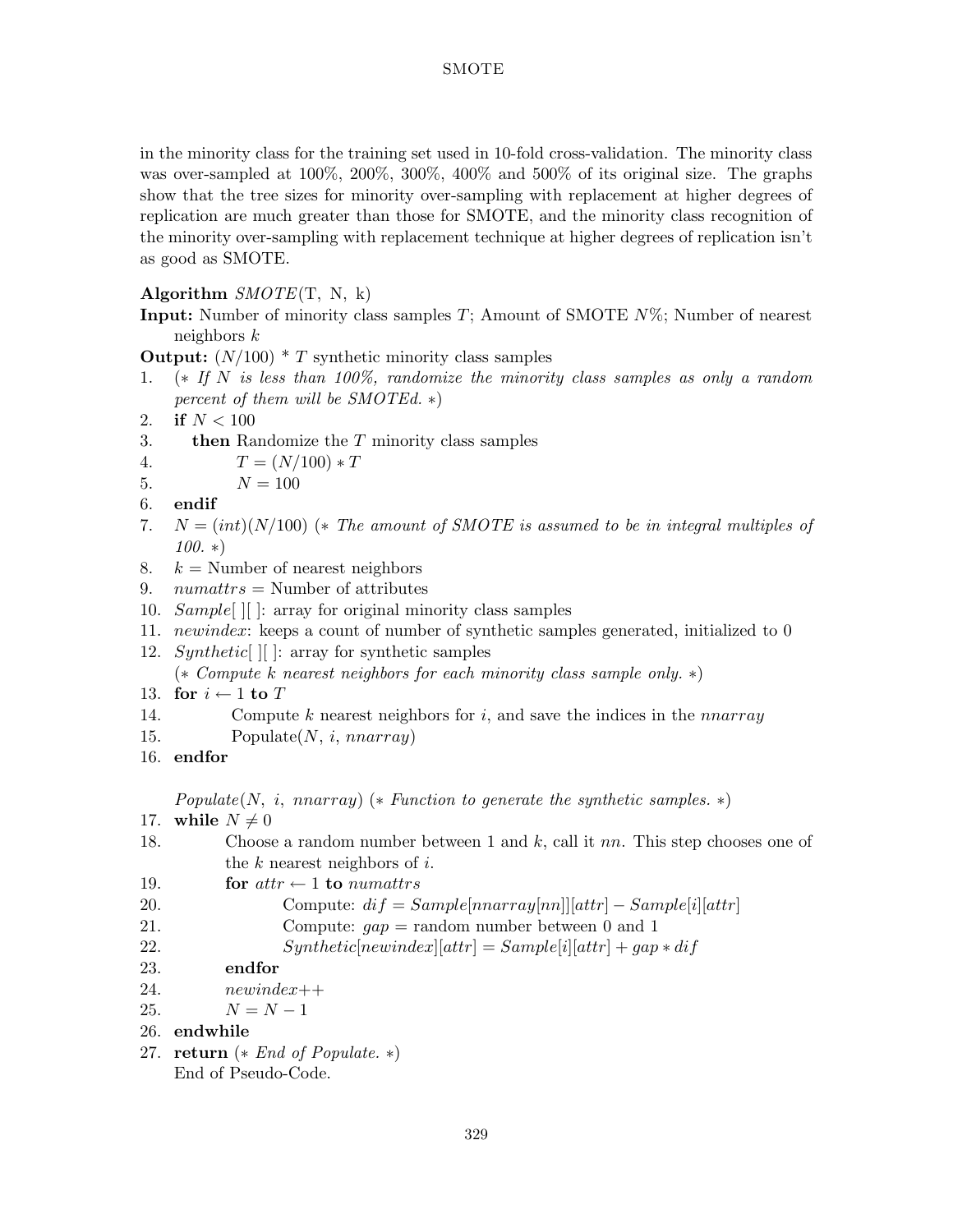Consider a sample  $(6,4)$  and let  $(4,3)$  be its nearest neighbor.  $(6,4)$  is the sample for which k-nearest neighbors are being identified.  $(4,3)$  is one of its k-nearest neighbors. Let:  $f1_1 = 6$   $f2_1 = 4$   $f2_1 - f1_1 = -2$  $f1_2 = 4$   $f2_2 = 3$   $f2_2 - f1_2 = -1$ The new samples will be generated as  $(f1', f2') = (6, 4) + \text{rand}(0-1) * (-2,-1)$ rand $(0-1)$  generates a random number between 0 and 1.

Table 1: Example of generation of synthetic examples (SMOTE).



Figure 4: Comparison of decision tree sizes for replicated over-sampling and SMOTE for the Mammography dataset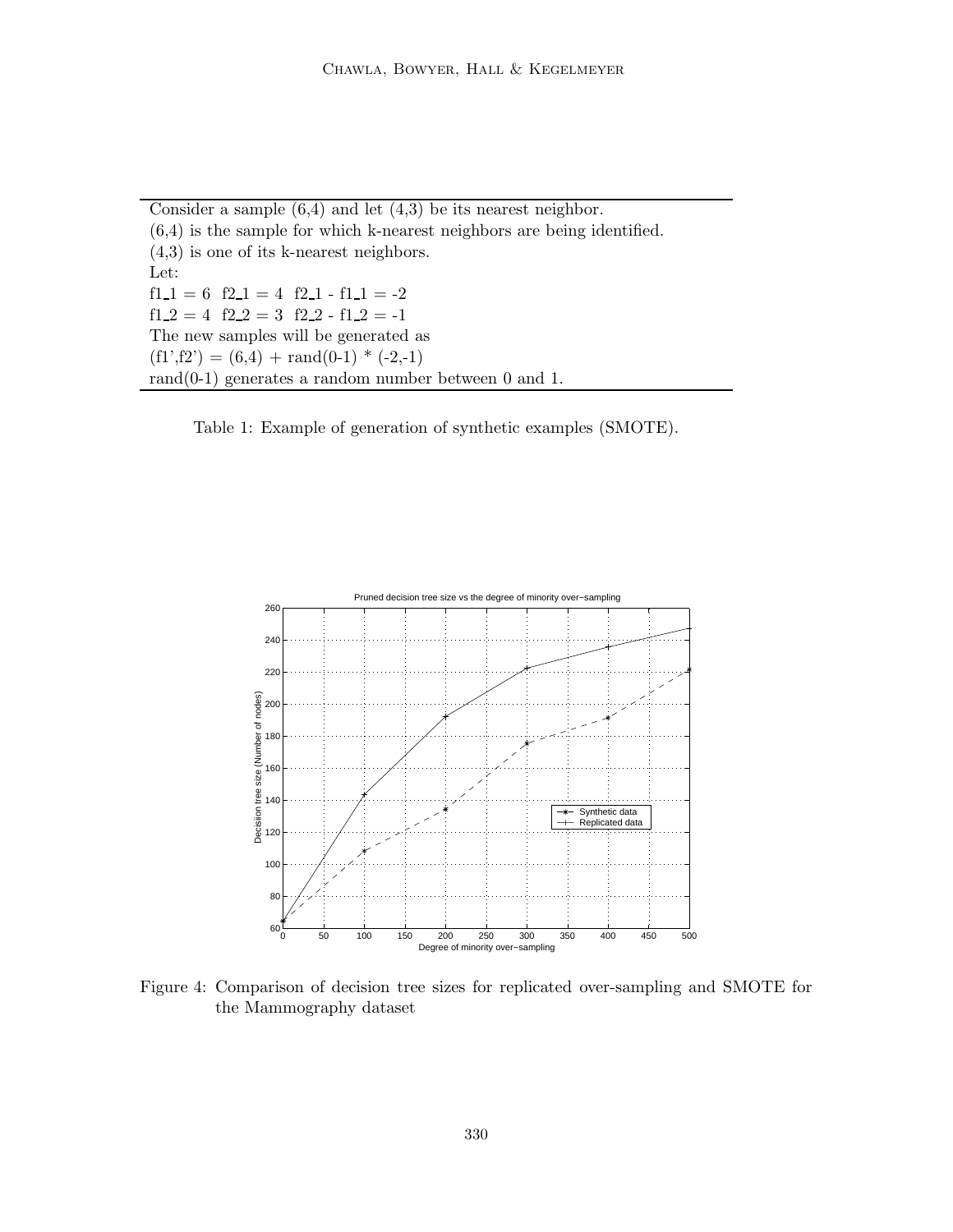

Figure 5: Comparison of % Minority correct for replicated over-sampling and SMOTE for the Mammography dataset

### **4.3 Under-sampling and SMOTE Combination**

The majority class is under-sampled by randomly removing samples from the majority class population until the minority class becomes some specified percentage of the majority class. This forces the learner to experience varying degrees of under-sampling and at higher degrees of under-sampling the minority class has a larger presence in the training set. In describing our experiments, our terminology will be such that if we *under-sample the majority class at 200%*, it would mean that the modified dataset will contain *twice as many elements from the minority class as from the majority class*; that is, if the minority class had 50 samples and the majority class had 200 samples and we under-sample majority at 200%, the majority class would end up having 25 samples. By applying a combination of under-sampling and over-sampling, the initial bias of the learner towards the negative (majority) class is reversed in the favor of the positive (minority) class. Classifiers are learned on the dataset perturbed by "SMOTING" the minority class and under-sampling the majority class.

## **5. Experiments**

We used three different machine learning algorithms for our experiments. Figure 6 provides an overview of our experiments.

1. **C4.5:** We compared various combinations of SMOTE and under-sampling with plain under-sampling using  $C4.5$  release 8 (Quinlan, 1992) as the base classifier.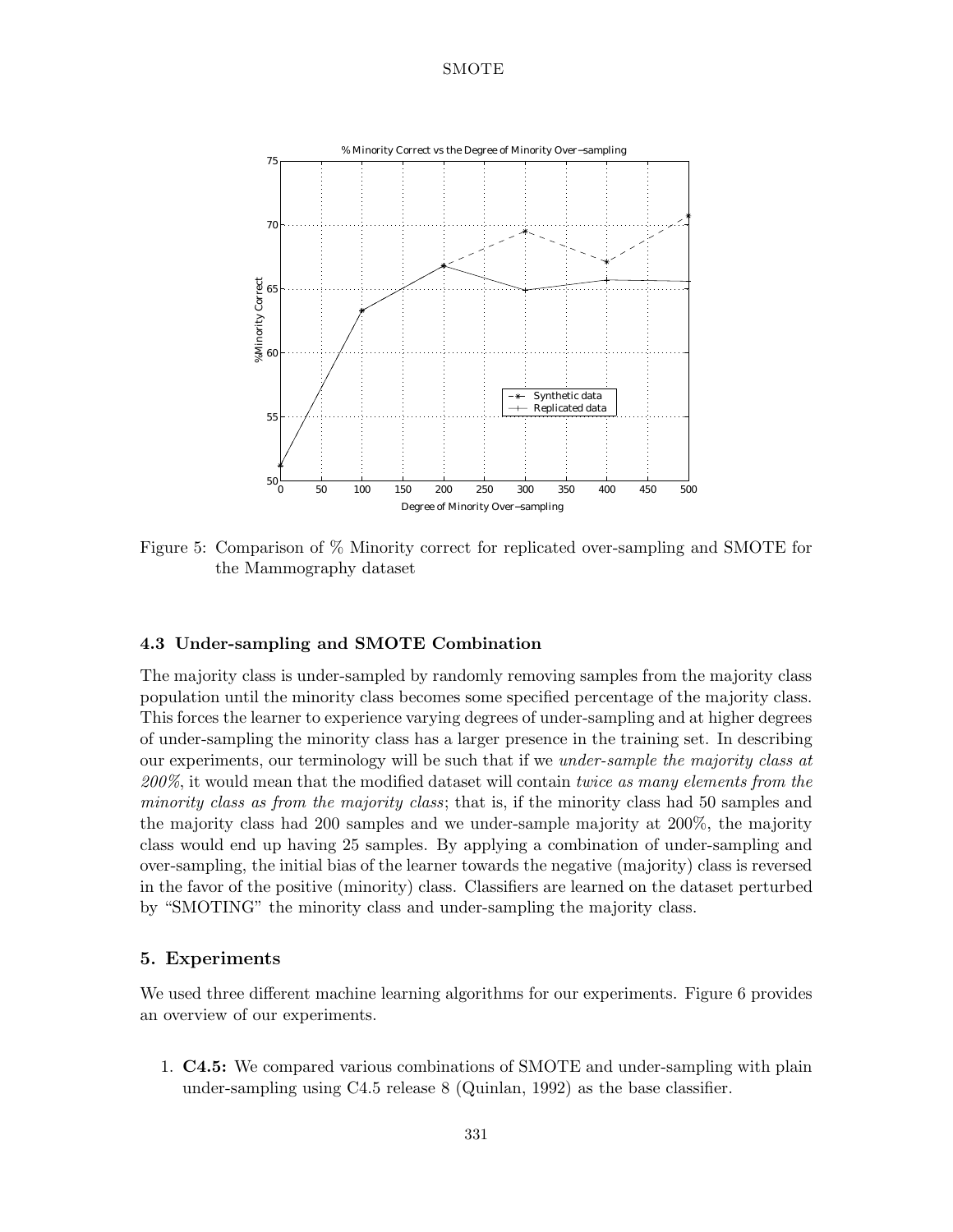

Figure 6: Experiments Overview

- 2. **Ripper:** We compared various combinations of SMOTE and under-sampling with plain under-sampling using Ripper (Cohen, 1995b) as the base classifier. We also varied Ripper's loss ratio (Cohen & Singer, 1996; Lewis & Catlett, 1994) from 0.9 to  $0.001$  (as a means of varying misclassification cost) and compared the effect of this variation with the combination of SMOTE and under-sampling. By reducing the loss ratio from 0.9 to 0.001 we were able to build a set of rules for the minority class.
- 3. **Naive Bayes Classifier:** The Naive Bayes Classifier<sup>2</sup> can be made cost-sensitive by varying the priors of the minority class. We varied the priors of the minority class from 1 to 50 times the majority class and compared with C4.5's SMOTE and under-sampling combination.

These different learning algorithms allowed SMOTE to be compared to some methods that can handle misclassification costs directly. %FP and %TP were averaged over 10-fold cross-validation runs for each of the data combinations. The minority class examples were over-sampled by calculating the five nearest neighbors and generating synthetic examples. The AUC was calculated using the trapezoidal rule. We extrapolated an extra point of TP  $= 100\%$  and FP  $= 100\%$  for each ROC curve. We also computed the ROC convex hull to identify the optimal classifiers, as the points lying on the hull are potentially optimal classifiers (Provost & Fawcett, 2001).

<sup>2.</sup> The source code was downloaded from http://fuzzy.cs.uni-magdeburg.de/˜borgelt/software.html.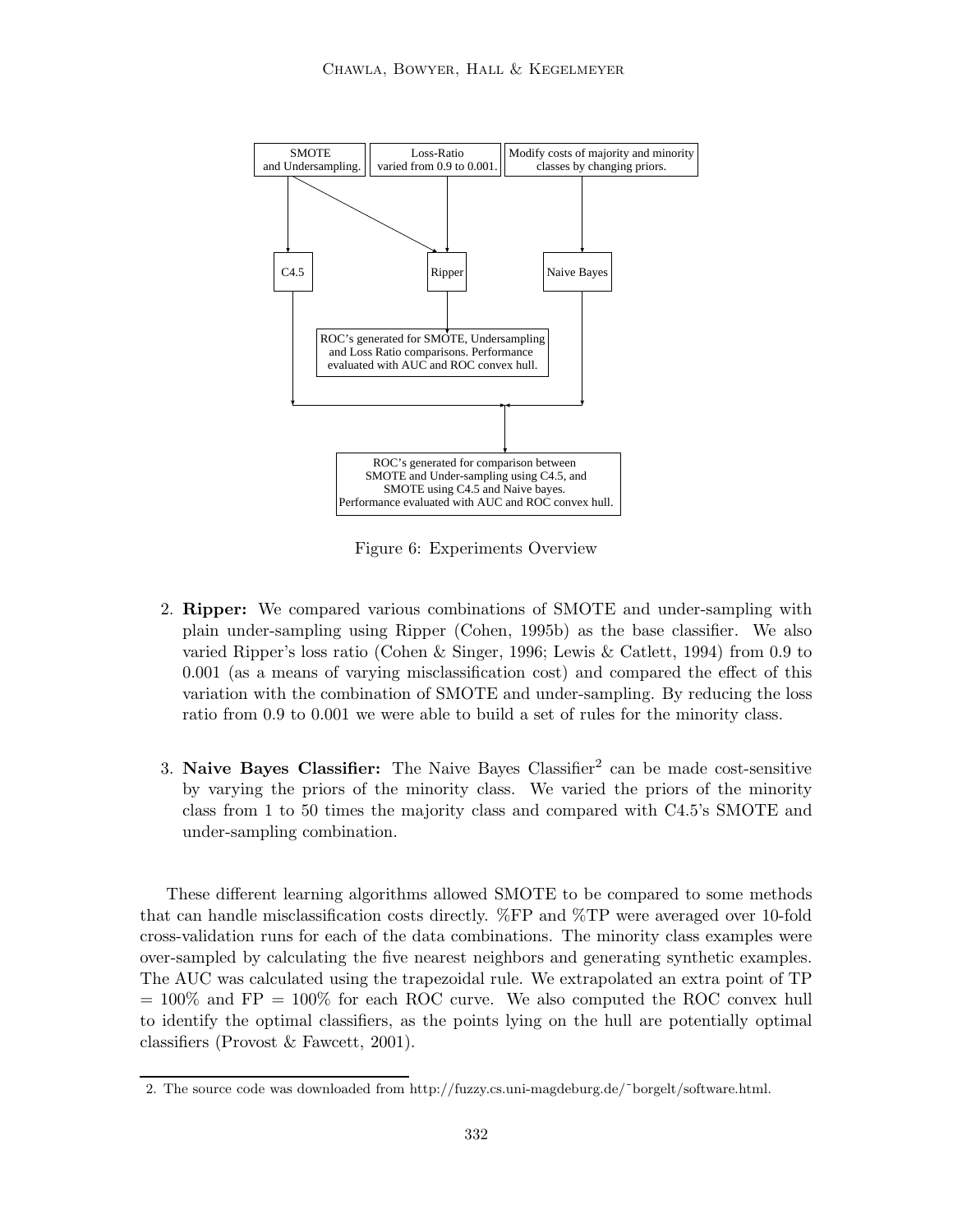## **5.1 Datasets**

We experimented on nine different datasets. These datasets are summarized in Table 5.2. These datasets vary extensively in their size and class proportions, thus offering different domains for SMOTE. In order of increasing imbalance they are:

- 1. The Pima Indian Diabetes (Blake  $\&$  Merz, 1998) has 2 classes and 768 samples. The data is used to identify the positive diabetes cases in a population near Phoenix, Arizona. The number of positive class samples is only 268. Good sensitivity to detection of diabetes cases will be a desirable attribute of the classifier.
- 2. The Phoneme dataset is from the ELENA project<sup>3</sup>. The aim of the dataset is to distinguish between nasal (class  $0$ ) and oral sounds (class 1). There are 5 features. The class distribution is 3,818 samples in class 0 and 1,586 samples in class 1.
- 3. The Adult dataset (Blake & Merz, 1998) has 48,842 samples with 11,687 samples belonging to the minority class. This dataset has 6 continuous features and 8 nominal features. SMOTE and SMOTE-NC (see Section 6.1) algorithms were evaluated on this dataset. For SMOTE, we extracted the continuous features and generated a new dataset with only continuous features.
- 4. The E-state data<sup>4</sup> (Hall, Mohney, & Kier, 1991) consists of electrotopological state descriptors for a series of compounds from the National Cancer Institute's Yeast Anti-Cancer drug screen. E-state descriptors from the NCI Yeast AntiCancer Drug Screen were generated by Tripos, Inc. Briefly, a series of about 60,000 compounds were tested against a series of 6 yeast strains at a given concentration. The test was a high-throughput screen at only one concentration so the results are subject to contamination, etc. The growth inhibition of the yeast strain when exposed to the given compound (with respect to growth of the yeast in a neutral solvent) was measured. The activity classes are either active — at least one single yeast strain was inhibited more than 70%, or inactive — no yeast strain was inhibited more than 70%. The dataset has 53,220 samples with 6,351 samples of active compounds.
- 5. The Satimage dataset (Blake  $\&$  Merz, 1998) has 6 classes originally. We chose the smallest class as the minority class and collapsed the rest of the classes into one as was done in (Provost et al., 1998). This gave us a skewed 2-class dataset, with 5809 majority class samples and 626 minority class samples.
- 6. The Forest Cover dataset is from the UCI repository (Blake & Merz, 1998). This dataset has 7 classes and 581,012 samples. This dataset is for the prediction of forest cover type based on cartographic variables. Since our system currently works for binary classes we extracted data for two classes from this dataset and ignored the rest. Most other approaches only work for only two classes (Ling & Li, 1998; Japkowicz, 2000; Kubat & Matwin, 1997; Provost & Fawcett, 2001). The two classes we considered are Ponderosa Pine with 35,754 samples and Cottonwood/Willow with 2,747

<sup>3.</sup> ftp.dice.ucl.ac.be in the directory pub/neural-nets/ELENA/databases.

<sup>4.</sup> We would like to thank Steven Eschrich for providing the dataset and description to us.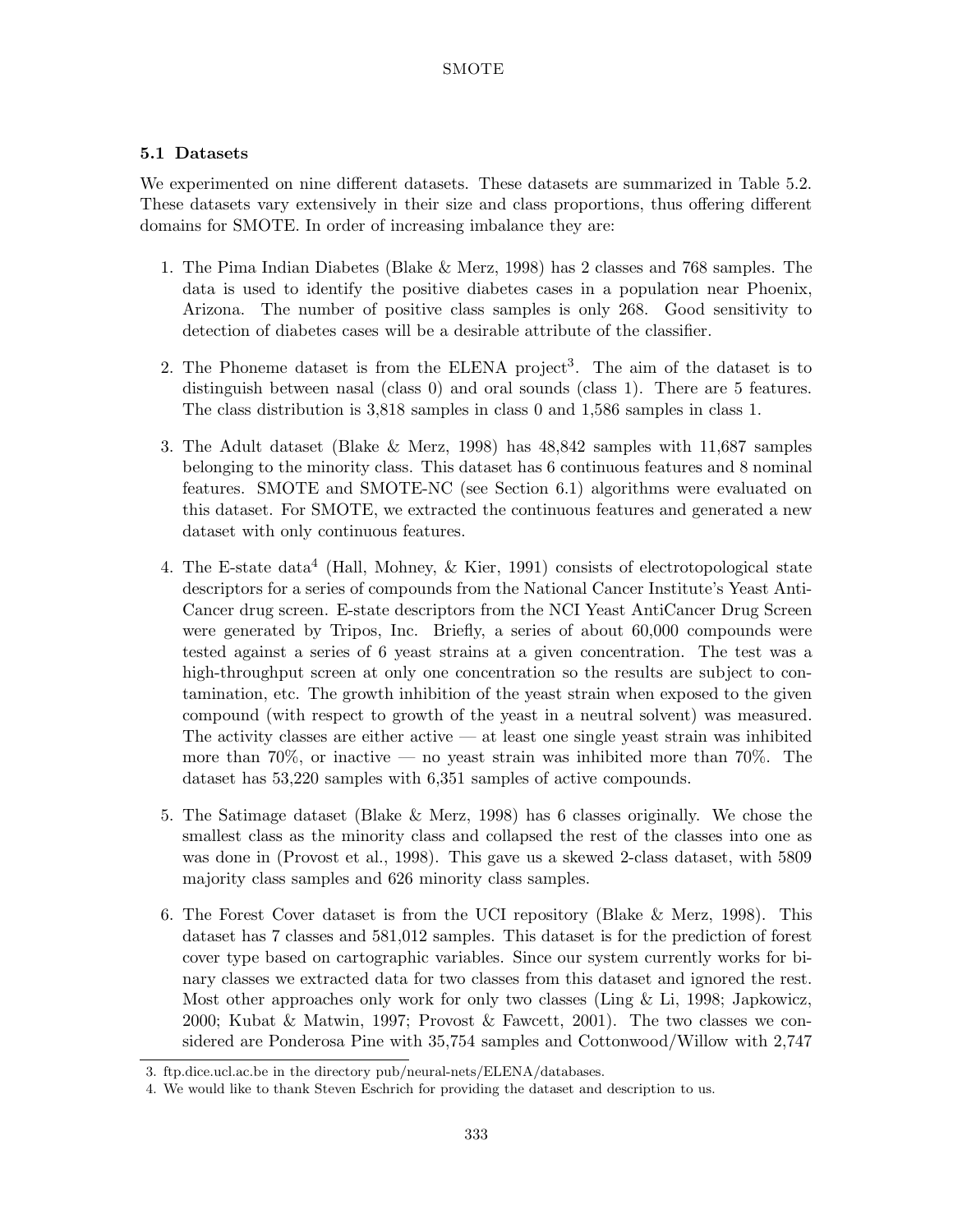| Dataset      | Majority Class | Minority Class |
|--------------|----------------|----------------|
| Pima         | 500            | 268            |
| Phoneme      | 3818           | 1586           |
| Adult        | 37155          | 11687          |
| E-state      | 46869          | 6351           |
| Satimage     | 5809           | 626            |
| Forest Cover | 35754          | 2747           |
| Oil          | 896            | 41             |
| Mammography  | 10923          | 260            |
| Uan          | 435512         | 8360           |

Table 2: Dataset distribution

samples. Nevertheless, the SMOTE technique can be applied to a multiple class problem as well by specifying what class to SMOTE for. However, in this paper, we have focused on 2-classes problems, to explicitly represent positive and negative classes.

- 7. The Oil dataset was provided by Robert Holte and is used in their paper (Kubat et al., 1998). This dataset has 41 oil slick samples and 896 non-oil slick samples.
- 8. The Mammography dataset (Woods et al., 1993) has 11,183 samples with 260 calcifications. If we look at predictive accuracy as a measure of goodness of the classifier for this case, the default accuracy would be 97.68% when every sample is labeled noncalcification. But, it is desirable for the classifier to predict most of the calcifications correctly.
- 9. The Can dataset was generated from the Can ExodusII data using the AVATAR (Chawla & Hall, 1999) version of the Mustafa Visualization tool<sup>5</sup>. The portion of the can being crushed was marked as "very interesting" and the rest of the can was marked as "unknown." A dataset of size 443,872 samples with 8,360 samples marked as "very interesting" was generated.

## **5.2 ROC Creation**

A ROC curve for SMOTE is produced by using C4.5 or Ripper to create a classifier for each one of a series of modified training datasets. A given ROC curve is produced by first over-sampling the minority class to a specified degree and then under-sampling the majority class at increasing degrees to generate the successive points on the curve. The amount of under-sampling is identical to plain under-sampling. So, each corresponding point on each ROC curve for a dataset represents the same number of majority class samples. Different ROC curves are produced by starting with different levels of minority over-sampling. ROC curves were also generated by varying the loss ratio in Ripper from 0.9 to 0.001 and by varying the priors of the minority class from the original distribution to up to 50 times the majority class for a Naive Bayes Classifier.

<sup>5.</sup> The Mustafa visualization tool was developed by Mike Glass of Sandia National Labs.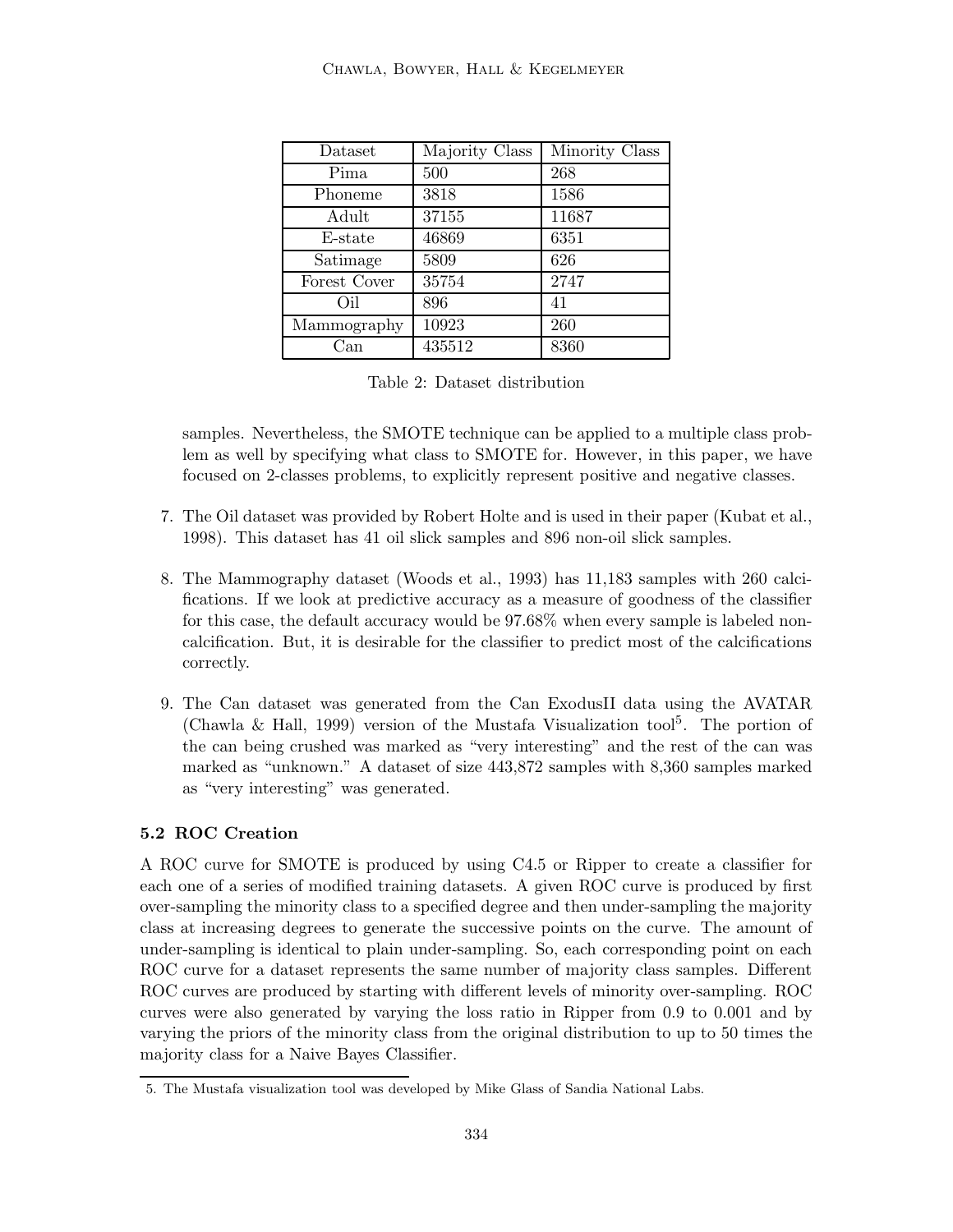

Figure 7: Phoneme. Comparison of SMOTE-C4.5, Under-C4.5, and Naive Bayes. SMOTE-C4.5 dominates over Naive Bayes and Under-C4.5 in the ROC space. SMOTE-C4.5 classifiers are potentially optimal classifiers.

Figures 9 through 23 show the experimental ROC curves obtained for the nine datasets with the three classifiers. The ROC curve for plain under-sampling of the majority class (Ling & Li, 1998; Japkowicz, 2000; Kubat & Matwin, 1997; Provost & Fawcett, 2001) is compared with our approach of combining synthetic minority class over-sampling (SMOTE) with majority class under-sampling. The plain under-sampling curve is labeled "Under", and the SMOTE and under-sampling combination ROC curve is labeled "SMOTE". Depending on the size and relative imbalance of the dataset, one to five SMOTE and undersampling curves are created. We only show the best results from SMOTE combined with under-sampling and the plain under-sampling curve in the graphs. The SMOTE ROC curve from C4.5 is also compared with the ROC curve obtained from varying the priors of minority class using a Naive Bayes classifier — labeled as "Naive Bayes". "SMOTE", "Under", and "Loss Ratio" ROC curves, generated using Ripper are also compared. For a given family of ROC curves, an ROC convex hull (Provost  $\&$  Fawcett, 2001) is generated. The ROC convex hull is generated using the Graham's algorithm (O'Rourke, 1998). For reference, we show the ROC curve that would be obtained using minority over-sampling by replication in Figure 19.

Each point on the ROC curve is the result of either a classifier (C4.5 or Ripper)learned for a particular combination of under-sampling and SMOTE, a classifier (C4.5 or Ripper) learned with plain under-sampling, or a classifier (Ripper) learned using some loss ratio or a classifier (Naive Bayes) learned for a different prior for the minority class. Each point represents the average ( $\%\text{TP}$  and  $\%\text{FP}$ ) 10-fold cross-validation result. The lower leftmost point for a given ROC curve is from the raw dataset, without any majority class under-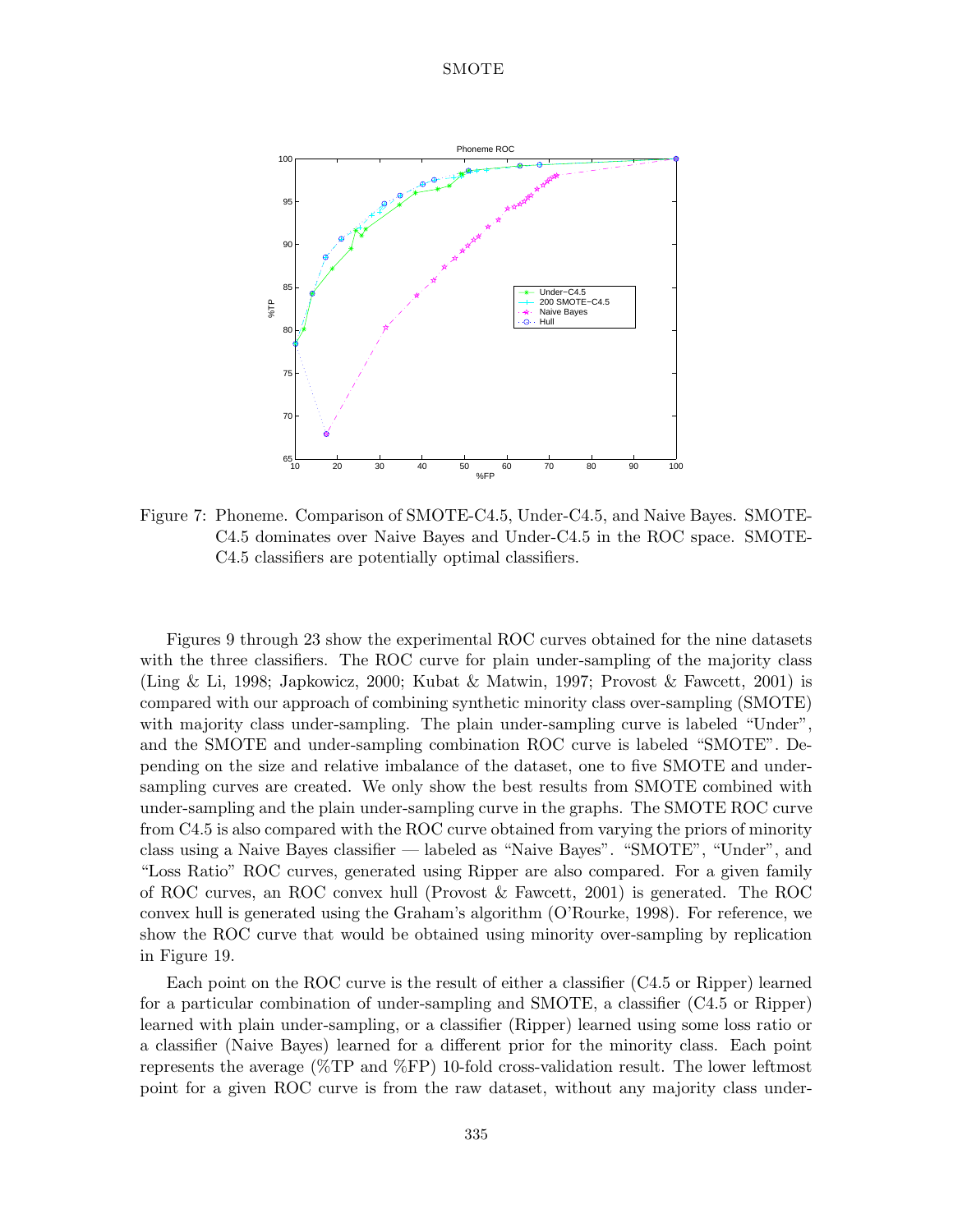

Figure 8: Phoneme. Comparison of SMOTE-Ripper, Under-Ripper, and modifying Loss Ratio in Ripper. SMOTE-Ripper dominates over Under-Ripper and Loss Ratio in the ROC space. More SMOTE-Ripper classifiers lie on the ROC convex hull.



Figure 9: Pima Indians Diabetes. Comparison of SMOTE-C4.5, Under-C4.5, and Naive Bayes. Naive Bayes dominates over SMOTE-C4.5 in the ROC space.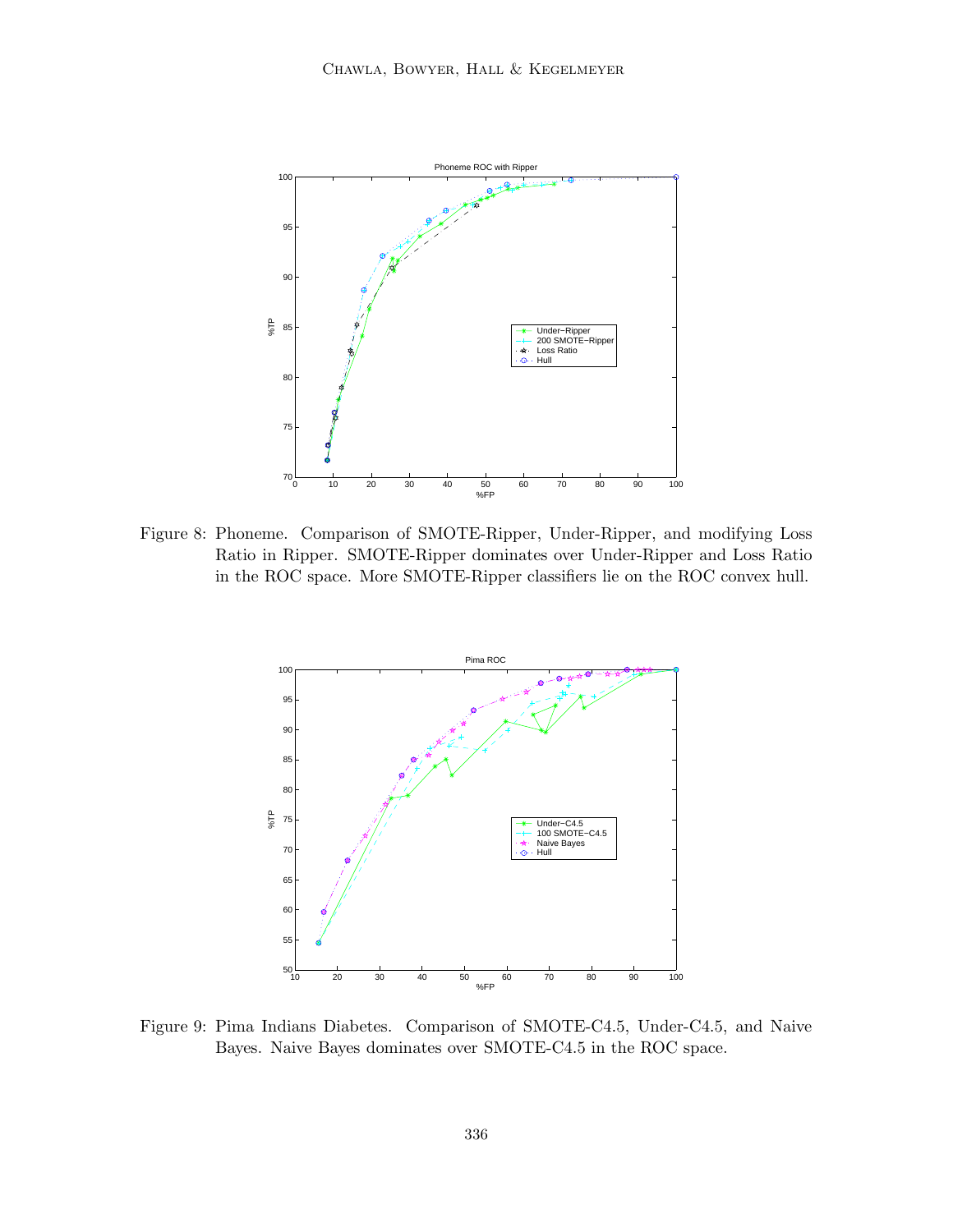

Figure 10: Pima Indians Diabetes. Comparison of SMOTE-Ripper, Under-Ripper, and modifying Loss Ratio in Ripper. SMOTE-Ripper dominates over Under-Ripper and Loss Ratio in the ROC space.

sampling or minority class over-sampling. The minority class was over-sampled at 50%, 100%, 200%, 300%, 400%, 500%. The majority class was under-sampled at 10%, 15%, 25%, 50%, 75%, 100%, 125%, 150%, 175%, 200%, 300%, 400%, 500%, 600%, 700%, 800%, 1000%, and 2000%. The amount of majority class under-sampling and minority class oversampling depended on the dataset size and class proportions. For instance, consider the ROC curves in Figure 17 for the mammography dataset. There are three curves — one for plain majority class under-sampling in which the range of under-sampling is varied between 5% and 2000% at different intervals, one for a combination of SMOTE and majority class under-sampling, and one for Naive Bayes — and one ROC convex hull curve. The ROC curve shown in Figure 17 is for the minority class over-sampled at 400%. Each point on the SMOTE ROC curves represents a combination of (synthetic) over-sampling and undersampling, the amount of under-sampling follows the same range as for plain under-sampling. For a better understanding of the ROC graphs, we have shown different sets of ROC curves for one of our datasets in Appendix A.

For the Can dataset, we had to SMOTE to a lesser degree than for the other datasets due to the structural nature of the dataset. For the Can dataset there is a structural neighborhood already established in the mesh geometry, so SMOTE can lead to creating neighbors which are under the surface (and hence not interesting), since we are looking at the feature space of physics variables and not the structural information.

The ROC curves show a trend that as we increase the amount of under-sampling coupled with over-sampling, our minority classification accuracy increases, of course at the expense of more majority class errors. For almost all the ROC curves, the SMOTE approach dom-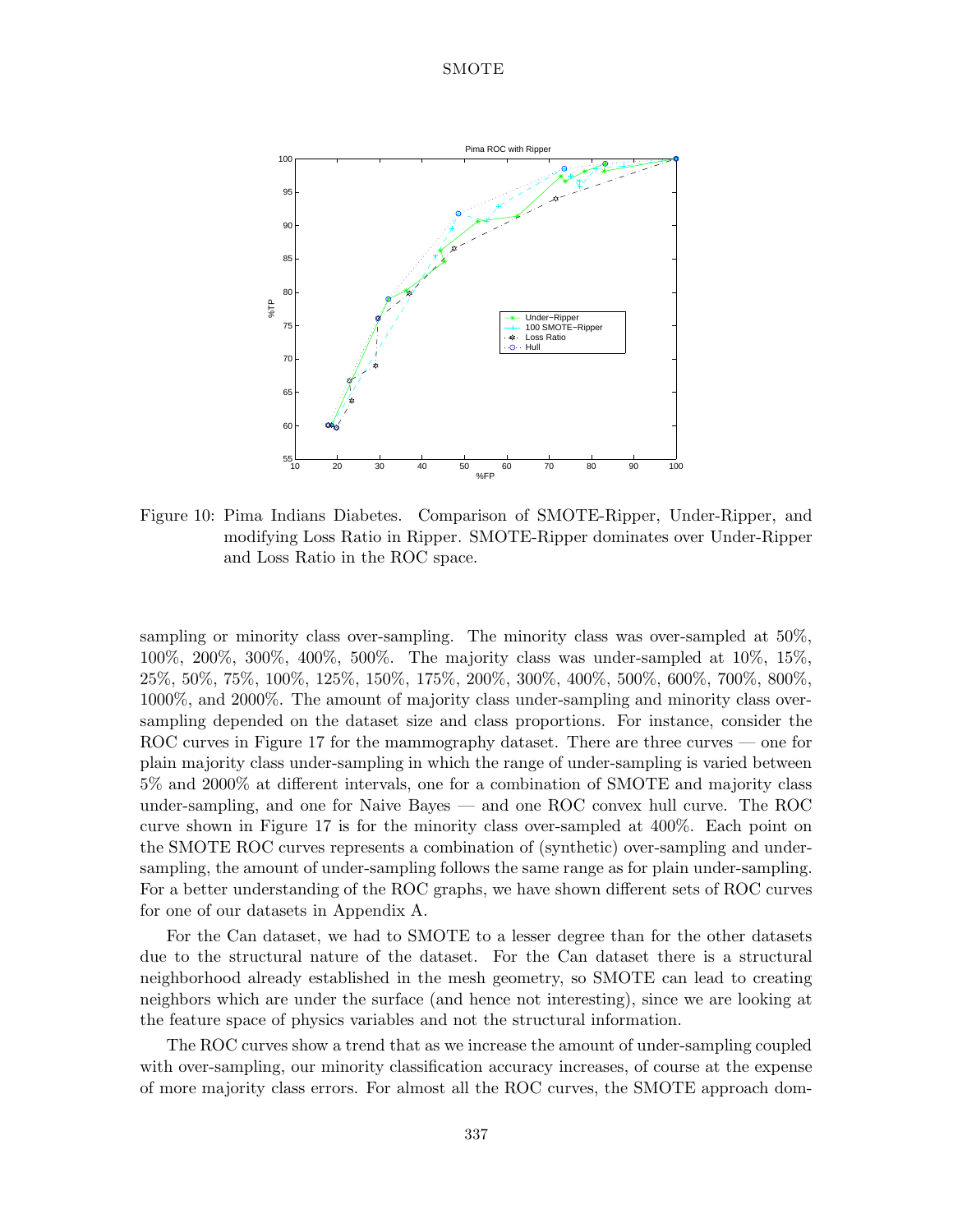

Figure 11: Satimage. Comparison of SMOTE-C4.5, Under-C4.5, and Naive Bayes. The ROC curves of Naive Bayes and SMOTE-C4.5 show an overlap; however, at higher TP's more points from SMOTE-C4.5 lie on the ROC convex hull.



Figure 12: Satimage. Comparison of SMOTE-Ripper, Under-Ripper, and modifying Loss Ratio in Ripper. SMOTE-Ripper dominates the ROC space. The ROC convex hull is mostly constructed with points from SMOTE-Ripper.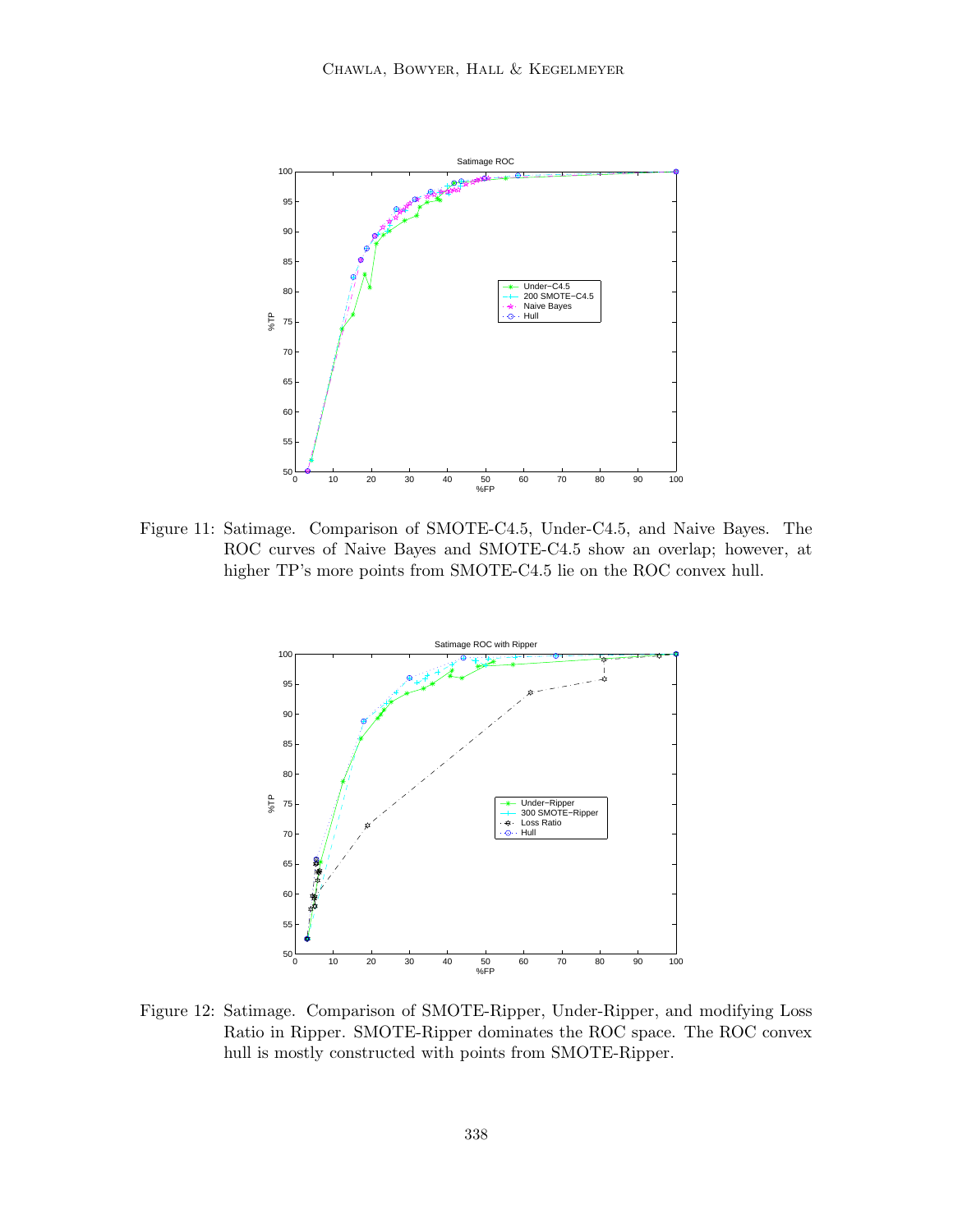

Figure 13: Forest Cover. Comparison of SMOTE-C4.5, Under-C4.5, and Naive Bayes. SMOTE-C4.5 and Under-C4.5 ROC curves are very close to each other. However, more points from the SMOTE-C4.5 ROC curve lie on the ROC convex hull, thus establishing a dominance.

inates. Adhering to the definition of ROC convex hull, most of the potentially optimal classifiers are the ones generated with SMOTE.

#### **5.3 AUC Calculation**

The Area Under the ROC curve (AUC) is calculated using a form of the trapezoid rule. The lower leftmost point for a given ROC curve is a classifier's performance on the raw data. The upper rightmost point is always (100%, 100%). If the curve does not naturally end at this point, the point is added. This is necessary in order for the AUC's to be compared over the same range of %FP.

The AUCs listed in Table 5.3 show that for all datasets the combined synthetic minority over-sampling and majority over-sampling is able to improve over plain majority under-sampling with C4.5 as the base classifier. Thus, our SMOTE approach provides an improvement in correct classification of data in the underrepresented class. The same conclusion holds from an examination of the ROC convex hulls. Some of the entries are missing in the table, as SMOTE was not applied at the same amounts to all datasets. The amount of SMOTE was less for less skewed datasets. Also, we have not included AUC's for Ripper/Naive Bayes. The ROC convex hull identifies SMOTE classifiers to be potentially optimal as compared to plain under-sampling or other treatments of misclassification costs, generally. Exceptions are as follows: for the Pima dataset, Naive Bayes dominates over SMOTE-C4.5; for the Oil dataset, Under-Ripper dominates over SMOTE-Ripper. For the Can dataset, SMOTE-*classifier* (*classifier* = C4.5 or Ripper)and Under-*classifier* ROC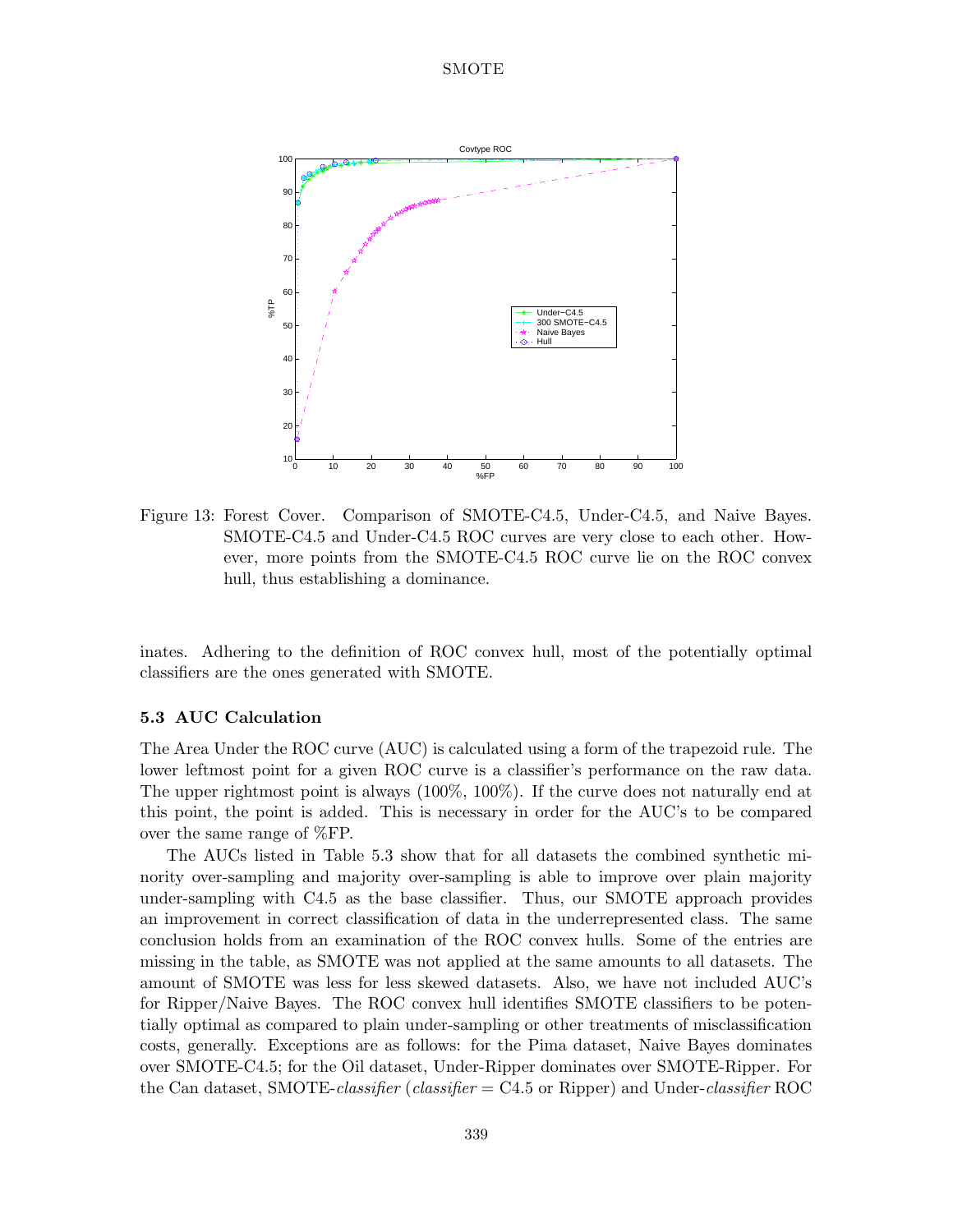

Figure 14: Forest Cover. Comparison of SMOTE-Ripper, Under-Ripper, and modifying Loss Ratio in Ripper. SMOTE-Ripper shows a domination in the ROC space. More points from SMOTE-Ripper curve lie on the ROC convex hull.



Figure 15: Oil. Comparison of SMOTE-C4.5, Under-C4.5, and Naive Bayes. Although, SMOTE-C4.5 and Under-C4.5 ROC curves intersect at points, more points from SMOTE-C4.5 curve lie on the ROC convex hull.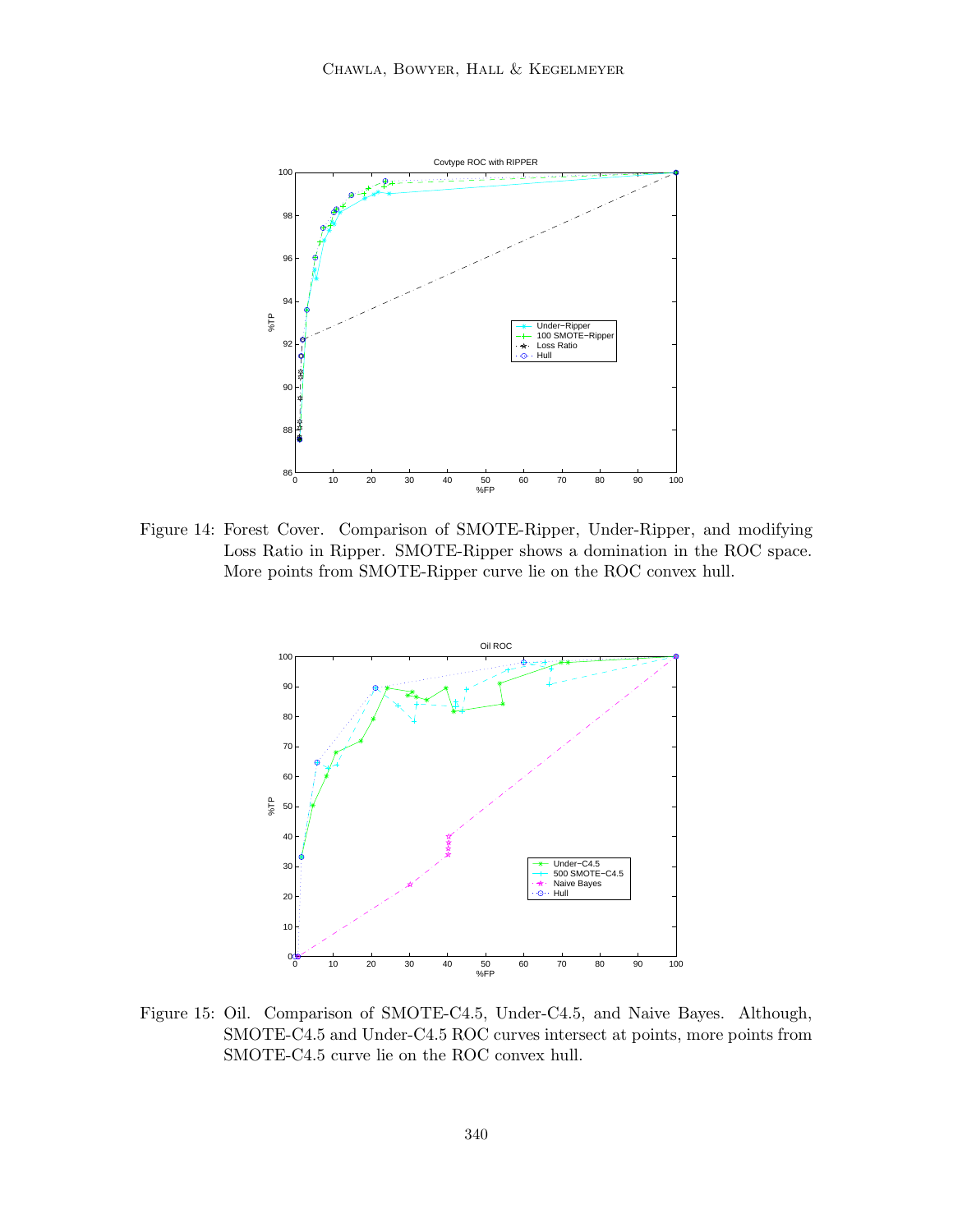

Figure 16: Oil. Comparison of SMOTE-Ripper, Under-Ripper, and modifying Loss Ratio in Ripper. Under-Ripper and SMOTE-Ripper curves intersect, and more points from the Under-Ripper curve lie on the ROC convex hull.



Figure 17: Mammography. Comparison of SMOTE-C4.5, Under-C4.5, and Naive Bayes. SMOTE-C4.5 and Under-C4.5 curves intersect in the ROC space; however, by virtue of number of points on the ROC convex hull, SMOTE-C4.5 has more potentially optimal classifiers.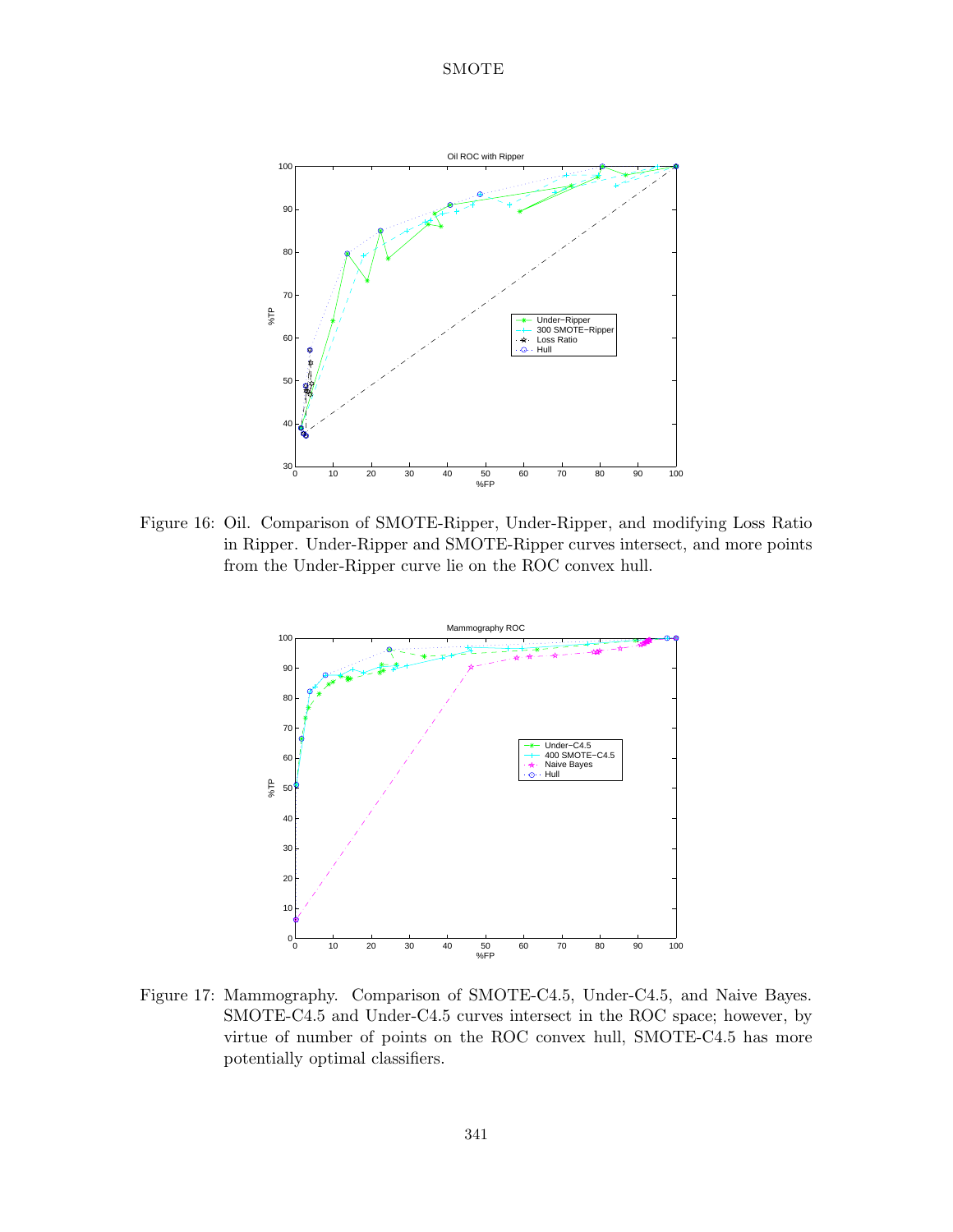

Figure 18: Mammography. Comparison of SMOTE-Ripper, Under-Ripper, and modifying Loss Ratio in Ripper. SMOTE-Ripper dominates the ROC space for TP  $> 75\%$ .



Figure 19: A comparison of over-sampling minority class examples by SMOTE and oversampling the minority class examples by replication for the Mammography dataset.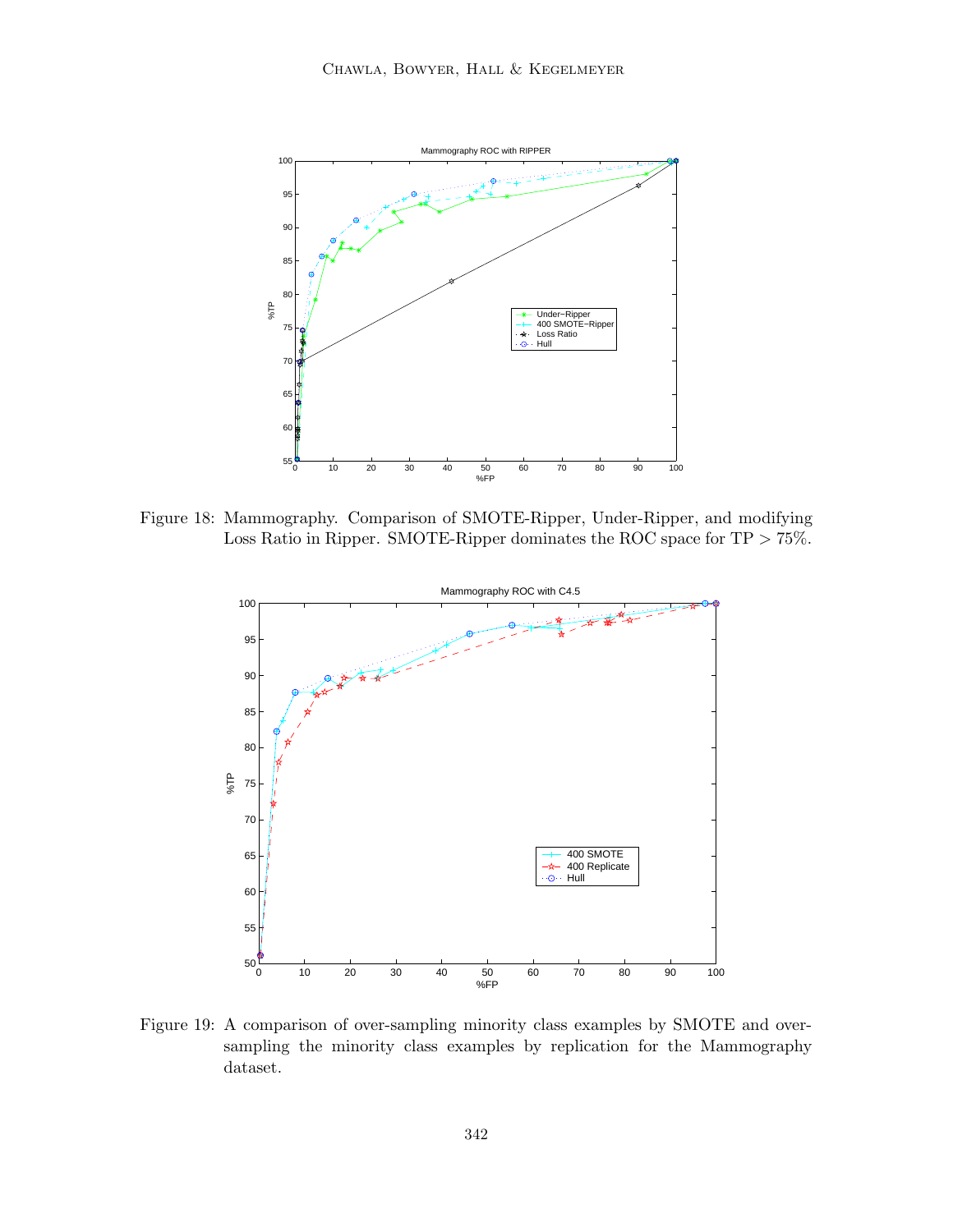

Figure 20: E-state. (a) Comparison of SMOTE-C4.5, Under-C4.5, and Naive Bayes. SMOTE-C4.5 and Under-C4.5 curves intersect in the ROC space; however, SMOTE-C4.5 has more potentially optimal classifiers, based on the number of points on the ROC convex hull.



Figure 21: E-state. Comparison of SMOTE-Ripper, Under-Ripper, and modifying Loss Ratio in Ripper. SMOTE-Ripper has more potentially optimal classifiers, based on the number of points on the ROC convex hull.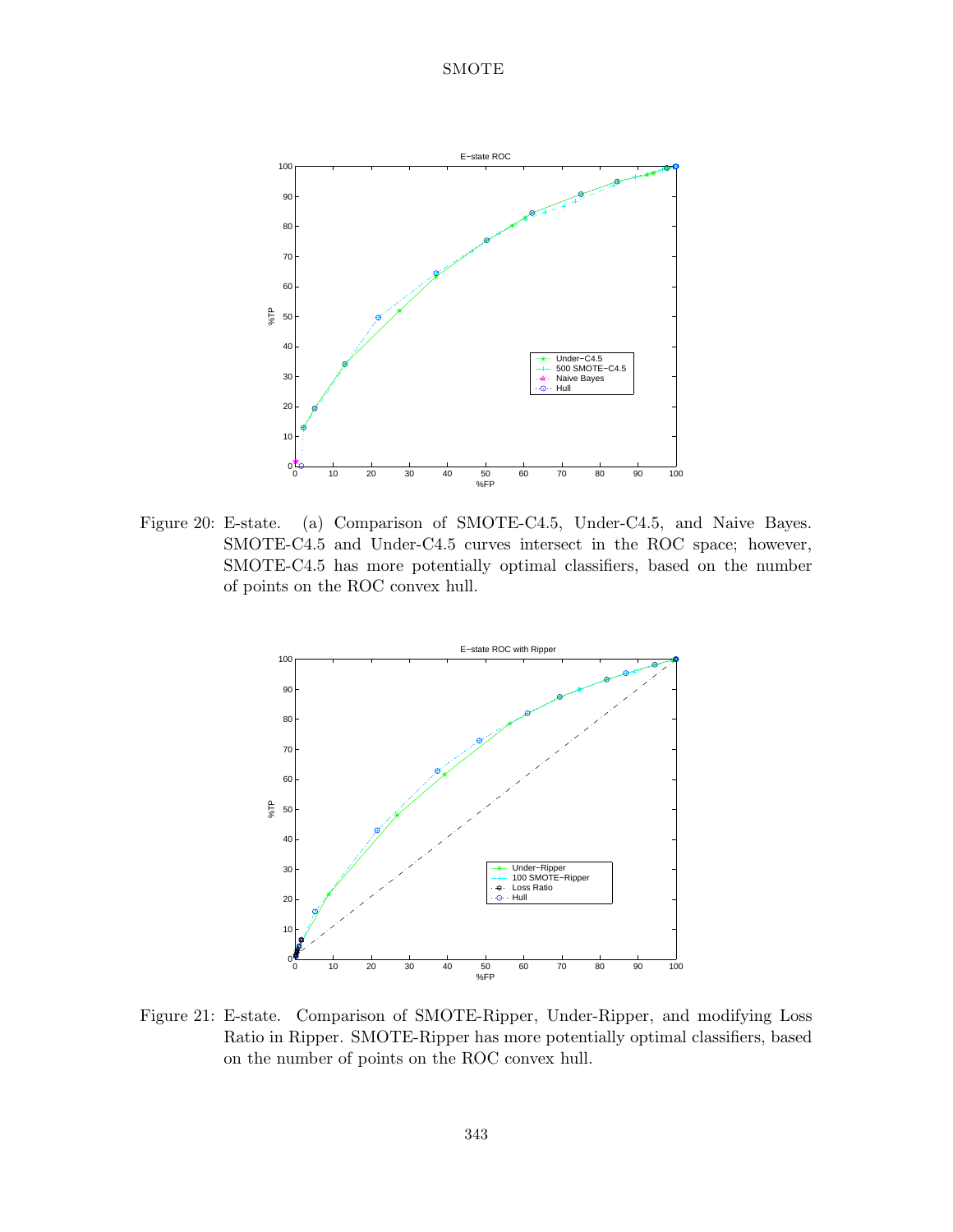

Figure 22: Can. Comparison of SMOTE-C4.5, Under-C4.5, and Naive Bayes. SMOTE-C4.5 and Under-C4.5 ROC curves overlap for most of the ROC space.



Figure 23: Can. Comparison of SMOTE-Ripper, Under-Ripper, and modifying Loss Ratio in Ripper. SMOTE-Ripper and Under-Ripper ROC curves overlap for most of the ROC space.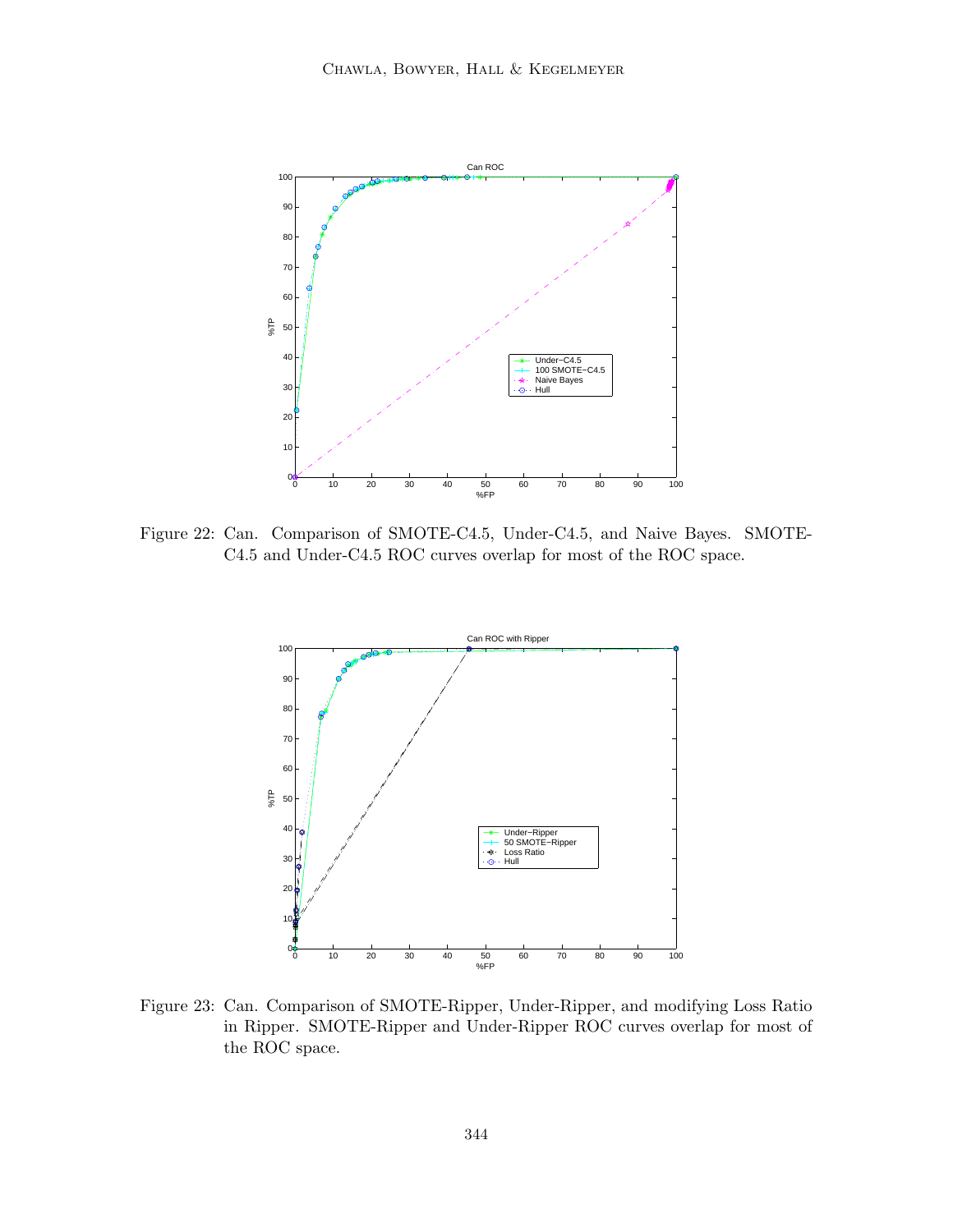| Dataset      | Under | 50           | 100          | 200          | 300          | 400          | 500          |
|--------------|-------|--------------|--------------|--------------|--------------|--------------|--------------|
|              |       | <b>SMOTE</b> | <b>SMOTE</b> | <b>SMOTE</b> | <b>SMOTE</b> | <b>SMOTE</b> | <b>SMOTE</b> |
| Pima         | 7242  |              | 7307         |              |              |              |              |
| Phoneme      | 8622  |              | 8644         | 8661         |              |              |              |
| Satimage     | 8900  |              | 8957         | 8979         | 8963         | 8975         | 8960         |
| Forest Cover | 9807  |              | 9832         | 9834         | 9849         | 9841         | 9842         |
| Oil          | 8524  |              | 8523         | 8368         | 8161         | 8339         | 8537         |
| Mammography  | 9260  |              | 9250         | 9265         | 9311         | 9330         | 9304         |
| E-state      | 6811  |              | 6792         | 6828         | 6784         | 6788         | 6779         |
| Can          | 9535  | 9560         | 9505         | 9505         | 9494         | 9472         | 9470         |

Table 3: AUC's [C4.5 as the base classifier] with the best highlighted in bold.

curves overlap in the ROC space. For all the other datasets, SMOTE-*classifier* has more potentially optimal classifiers than any other approach.

## **5.4 Additional comparison to changing the decision thresholds**

Provost (2000) suggested that simply changing the decision threshold should always be considered as an alternative to more sophisticated approaches. In the case of C4.5, this would mean changing the decision threshold at the leaves of the decision trees. For example, a leaf could classify examples as the minority class even if more than 50% of the training examples at the leaf represent the majority class. We experimented by setting the decision thresholds at the leaves for the C4.5 decision tree learner at 0.5, 0.45, 0.42, 0.4, 0.35, 0.32, 0.3, 0.27, 0.25, 0.22, 0.2, 0.17, 0.15, 0.12, 0.1, 0.05, 0.0. We experimented on the Phoneme dataset. Figure 24 shows the comparison of the SMOTE and under-sampling combination against C4.5 learning by tuning the bias towards the minority class. The graph shows that the SMOTE and under-sampling combination ROC curve is dominating over the entire range of values.

## **5.5 Additional comparison to one-sided selection and SHRINK**

For the oil dataset, we also followed a slightly different line of experiments to obtain results comparable to (Kubat et al., 1998). To alleviate the problem of imbalanced datasets the authors have proposed (a) one-sided selection for under-sampling the majority class (Kubat & Matwin, 1997) and (b) the SHRINK system (Kubat et al., 1998). Table 5.5 contains the results from (Kubat et al., 1998). Acc+ is the accuracy on positive (minority) examples and Acc− is the accuracy on the negative (majority)examples. Figure 25 shows the trend for Acc+ and Acc− for one combination of the SMOTE strategy and varying degrees of undersampling of the majority class. The Y-axis represents the accuracy and the X-axis represents the percentage majority class under-sampled. The graphs indicate that in the band of under-sampling between 50% and 125% the results are comparable to those achieved by SHRINK and better than SHRINK in some cases. Table 5.5 summarizes the results for the SMOTE at 500% and under-sampling combination. We also tried combinations of SMOTE at 100-400% and varying degrees of under-sampling and achieved comparable results. The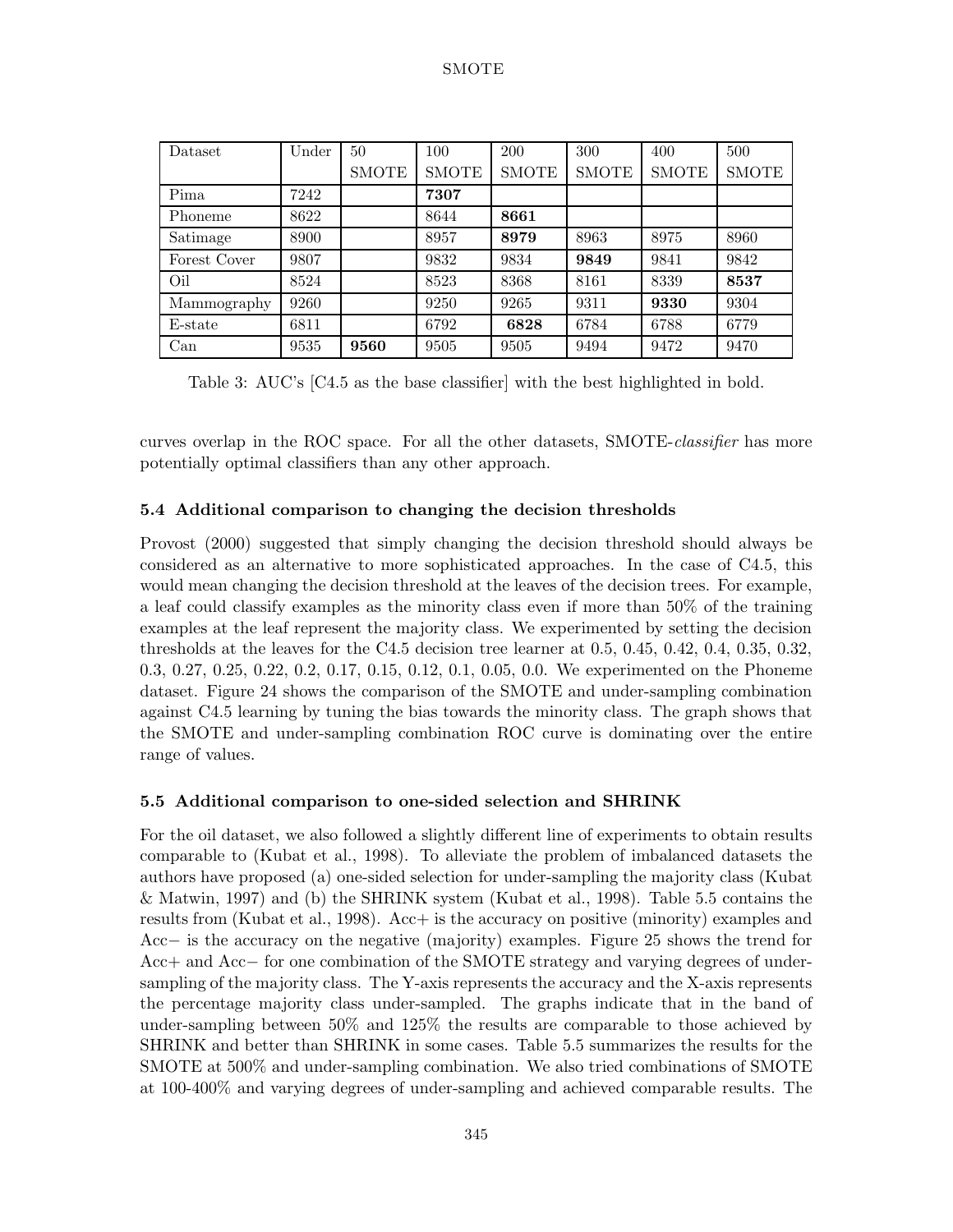

Figure 24: SMOTE and Under-sampling combination against C4.5 learning by tuning the bias towards the minority class



Figure 25: SMOTE (500 OU) and Under-sampling combination performance

SHRINK approach and our SMOTE approach are not directly comparable, though, as they see different data points. SMOTE offers no clear improvement over one-sided selection.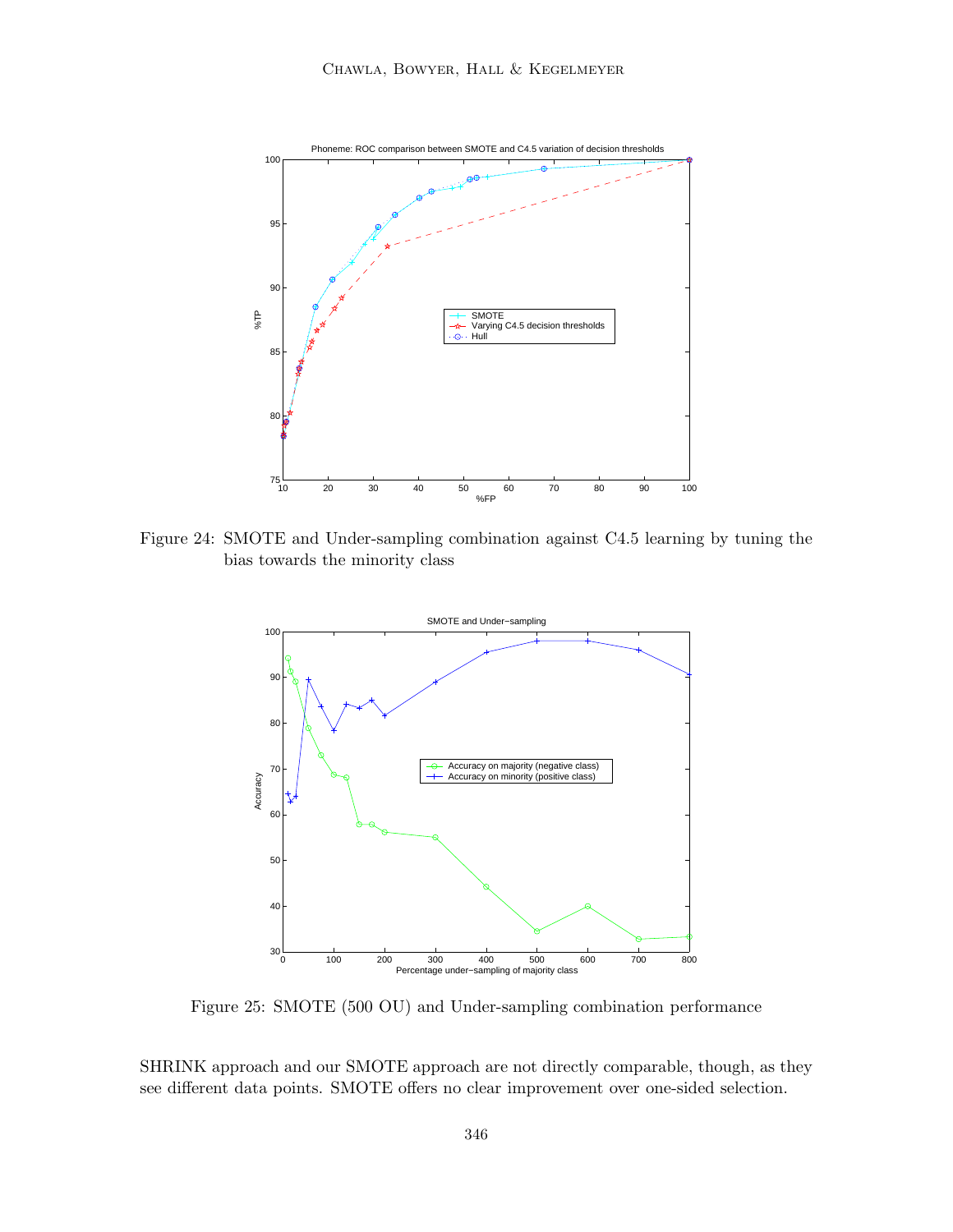| Method                                | $Acc+$ | $Acc-$   |
|---------------------------------------|--------|----------|
| <b>SHRINK</b>                         | 82.5%  | $60.9\%$ |
| One-sided selection $\parallel$ 76.0% |        | 86.6%    |

Table 4: Cross-validation results (Kubat et al., 1998)

| Under-sampling $%$ | $Acc+$   | $Acc-$   |
|--------------------|----------|----------|
| 10%                | 64.7%    | 94.2%    |
| 15%                | 62.8%    | 91.3%    |
| 25%                | $64.0\%$ | 89.1%    |
| $50\%$             | $89.5\%$ | 78.9%    |
| 75%                | $83.7\%$ | 73.0%    |
| 100%               | 78.3%    | 68.7%    |
| $125\%$            | $84.2\%$ | 68.1%    |
| 150%               | $83.3\%$ | 57.8%    |
| 175%               | 85.0%    | 57.8%    |
| 200%               | 81.7%    | 56.7%    |
| 300%               | 89.0%    | 55.0%    |
| 400\%              | 95.5%    | 44.2%    |
| 500%               | 98.0%    | 35.5%    |
| 600%               | 98.0%    | 40.0%    |
| 700%               | 96.0%    | 32.8%    |
| 800%               | $90.7\%$ | $33.3\%$ |

Table 5: Cross-validation results for SMOTE at 500% SMOTE on the Oil data set.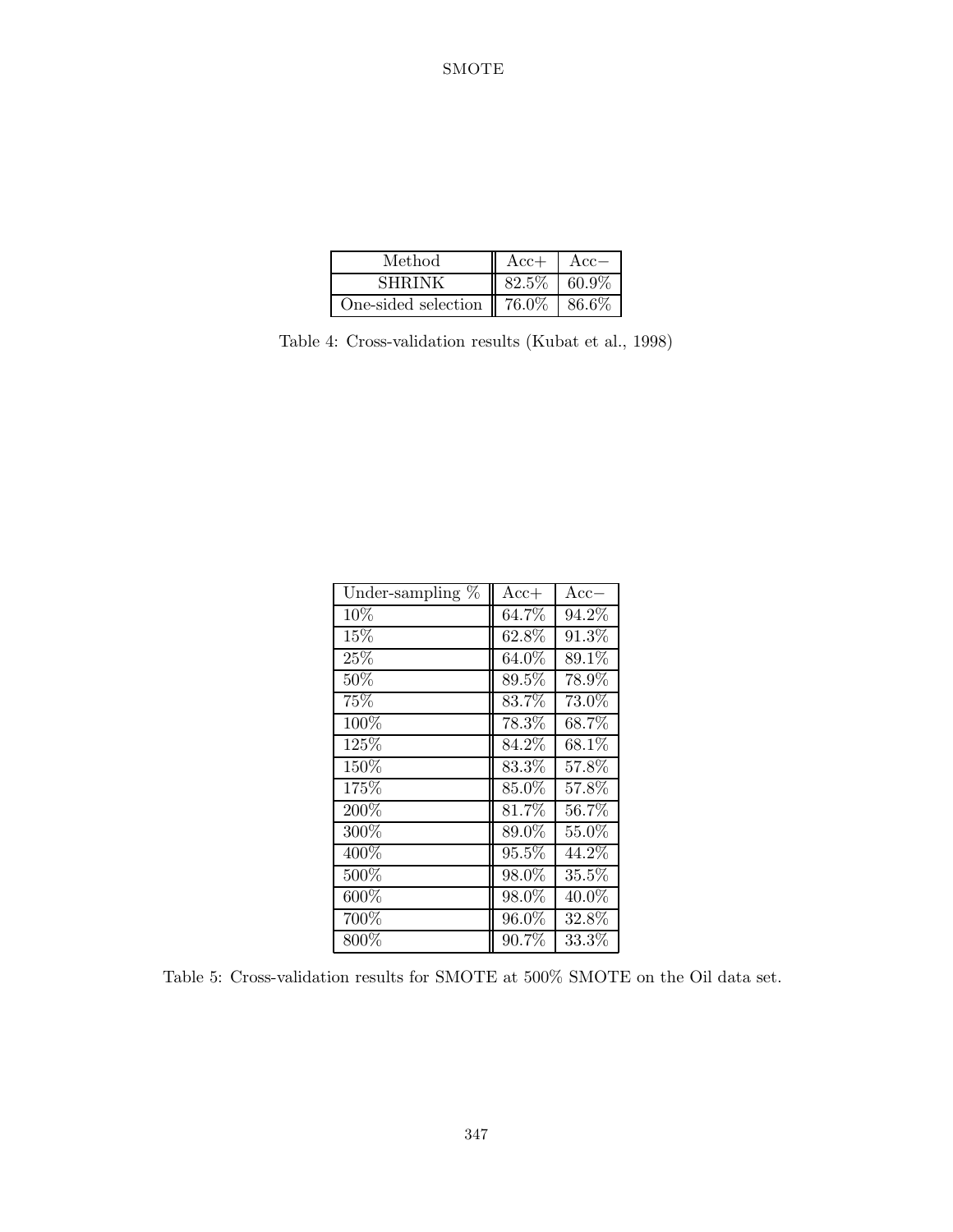# **6. Future Work**

There are several topics to be considered further in this line of research. Automated adaptive selection of the number of nearest neighbors would be valuable. Different strategies for creating the synthetic neighbors may be able to improve the performance. Also, selecting nearest neighbors with a focus on examples that are incorrectly classified may improve performance. A minority class sample could possibly have a majority class sample as its nearest neighbor rather than a minority class sample. This crowding will likely contribute to the redrawing of the decision surfaces in favor of the minority class. In addition to these topics, the following subsections discuss two possible extensions of SMOTE, and an application of SMOTE to information retrieval.

# **6.1 SMOTE-NC**

While our SMOTE approach currently does not handle data sets with all nominal features, it was generalized to handle mixed datasets of continuous and nominal features. We call this approach Synthetic Minority Over-sampling TEchnique-Nominal Continuous [SMOTE-NC]. We tested this approach on the Adult dataset from the UCI repository. The SMOTE-NC algorithm is described below.

- 1. Median computation: Compute the median of standard deviations of all continuous features for the minority class. If the nominal features differ between a sample and its potential nearest neighbors, then this median is included in the Euclidean distance computation. We use median to penalize the difference of nominal features by an amount that is related to the typical difference in continuous feature values.
- 2. Nearest neighbor computation: Compute the Euclidean distance between the feature vector for which k-nearest neighbors are being identified (minority class sample) and the other feature vectors (minority class samples) using the continuous feature space. For every differing nominal feature between the considered feature vector and its potential nearest-neighbor, include the median of the standard deviations previously computed, in the Euclidean distance computation. Table 2 demonstrates an example.

 $F1 = 1 2 \overline{3 A B C}$  [Let this be the sample for which we are computing nearest neighbors]  $F2 = 465 A D E$  $F3 = 356A B K$ So, Euclidean Distance between F2 and F1 would be:  $Eucl = sqrt[(4-1)^2 + (6-2)^2 + (5-3)^2 + Med^2 + Med^2]$ **Med** is the median of the standard deviations of continuous features of the minority class. The median term is included twice for feature numbers 5:  $B\rightarrow D$  and 6:  $C\rightarrow E$ , which differ for the two feature vectors: F1 and F2.

Table 6: Example of nearest neighbor computation for SMOTE-NC.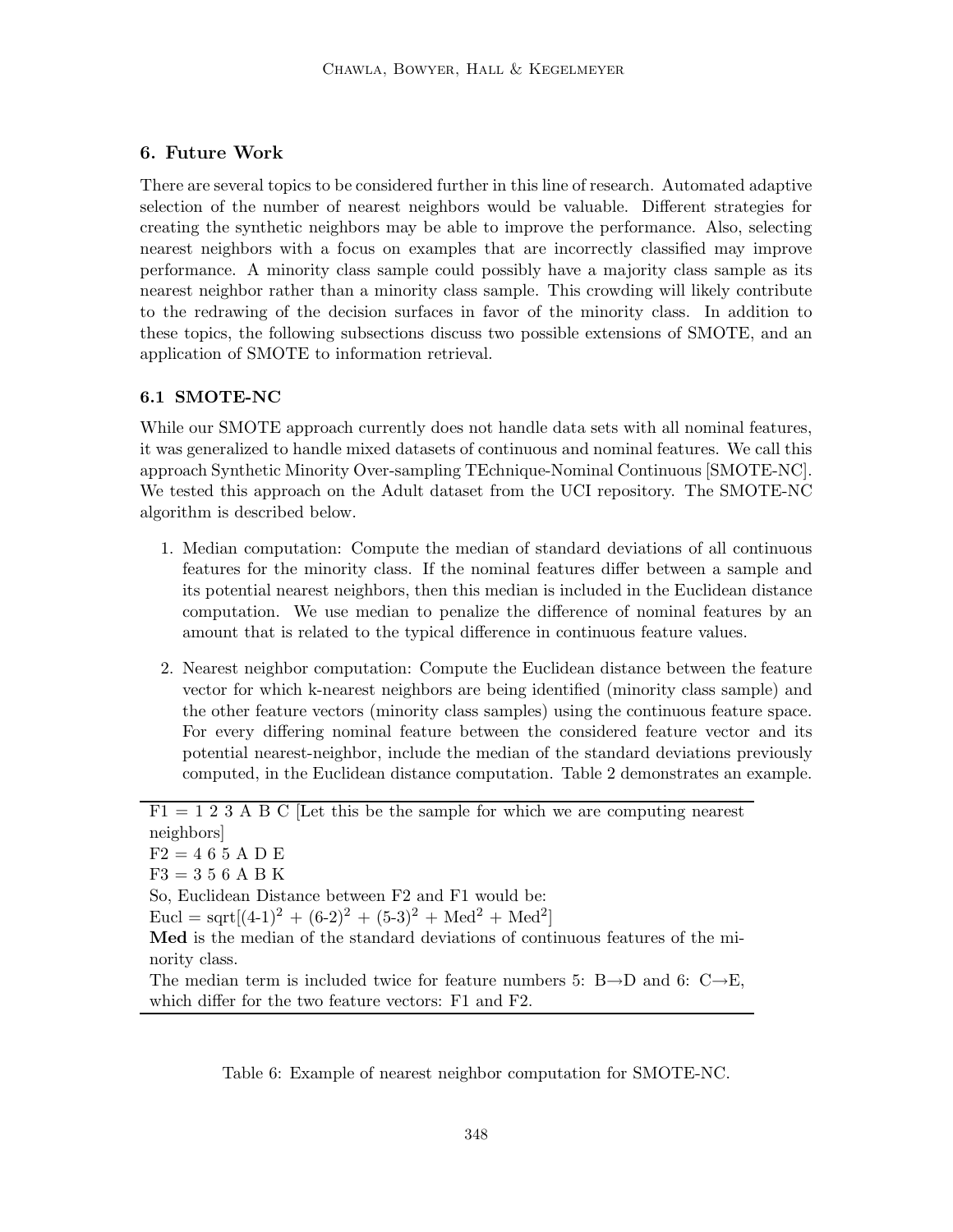3. Populate the synthetic sample: The continuous features of the new synthetic minority class sample are created using the same approach of SMOTE as described earlier. The nominal feature is given the value occuring in the majority of the k-nearest neighbors.

The SMOTE-NC experiments reported here are set up the same as those with SMOTE, except for the fact that we examine one dataset only. SMOTE-NC with the Adult dataset differs from our typical result: it performs worse than plain under-sampling based on AUC, as shown in Figures 26 and 27. We extracted only continuous features to separate the effect of SMOTE and SMOTE-NC on this dataset, and to determine whether this oddity was due to our handling of nominal features. As shown in Figure 28, even SMOTE with only continuous features applied to the Adult dataset, does not achieve any better performance than plain under-sampling. Some of the minority class continuous features have a very high variance, so, the synthetic generation of minority class samples could be overlapping with the majority class space, thus leading to more false positives than plain under-sampling. This hypothesis is also supported by the decreased AUC measure as we SMOTE at degrees greater than 50%. The higher degrees of SMOTE lead to more minority class samples in the dataset, and thus a greater overlap with the majority class decision space.



Figure 26: Adult. Comparison of SMOTE-C4.5, Under-C4.5, and Naive Bayes. SMOTE-C4.5 and Under-C4.5 ROC curves overlap for most of the ROC space.

#### **6.2 SMOTE-N**

Potentially, SMOTE can also be extended for nominal features — SMOTE-N — with the nearest neighbors computed using the modified version of Value Difference Metric (Stanfill  $\&$  Waltz, 1986) proposed by Cost and Salzberg (1993). The Value Difference Metric (VDM) looks at the overlap of feature values over all feature vectors. A matrix defining the distance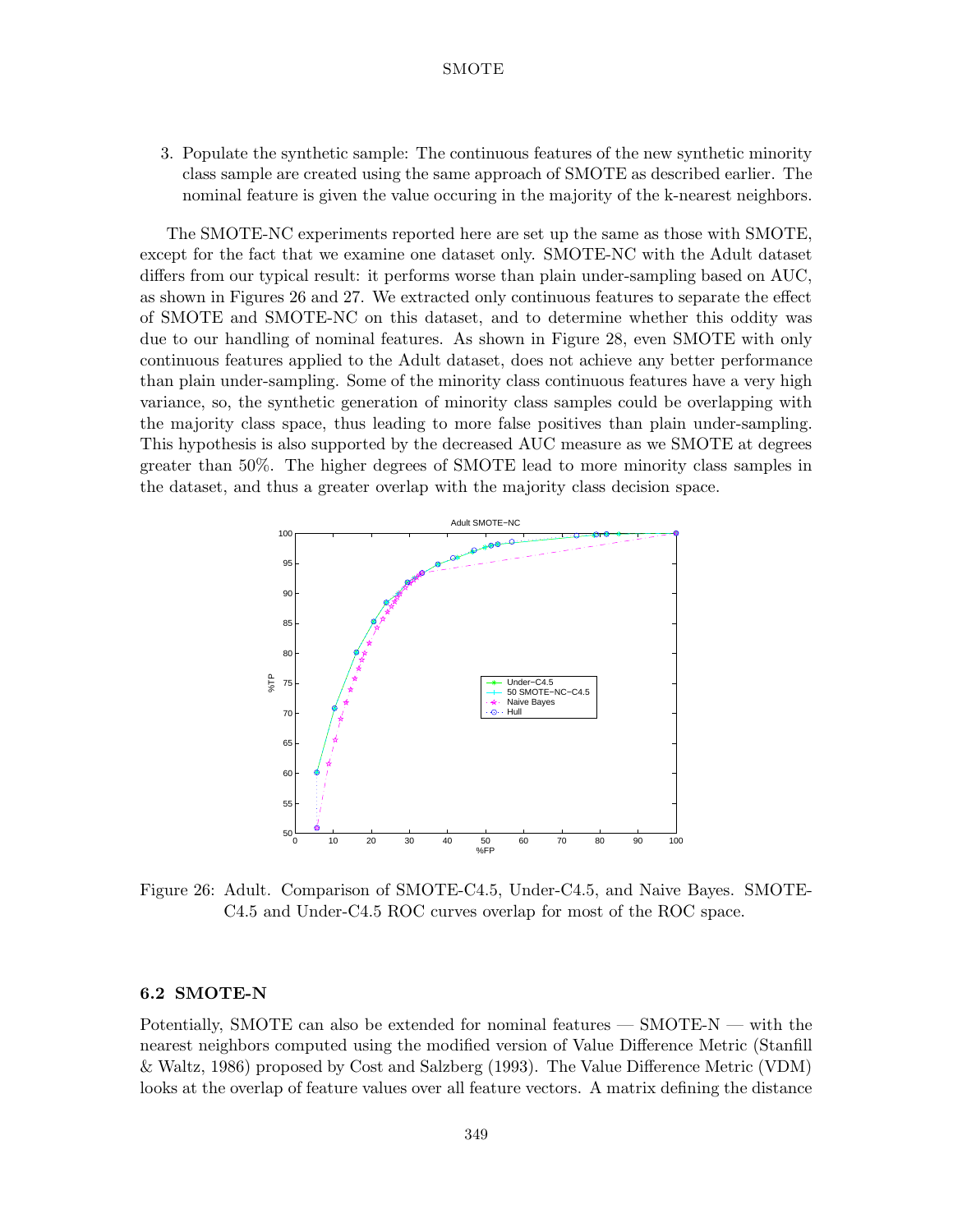

Figure 27: Adult. Comparison of SMOTE-Ripper, Under-Ripper, and modifying Loss Ratio in Ripper. SMOTE-Ripper and Under-Ripper ROC curves overlap for most of the ROC space.



Figure 28: Adult with only continuous features. The overlap of SMOTE-C4.5 and Under-C4.5 is observed under this scenario as well.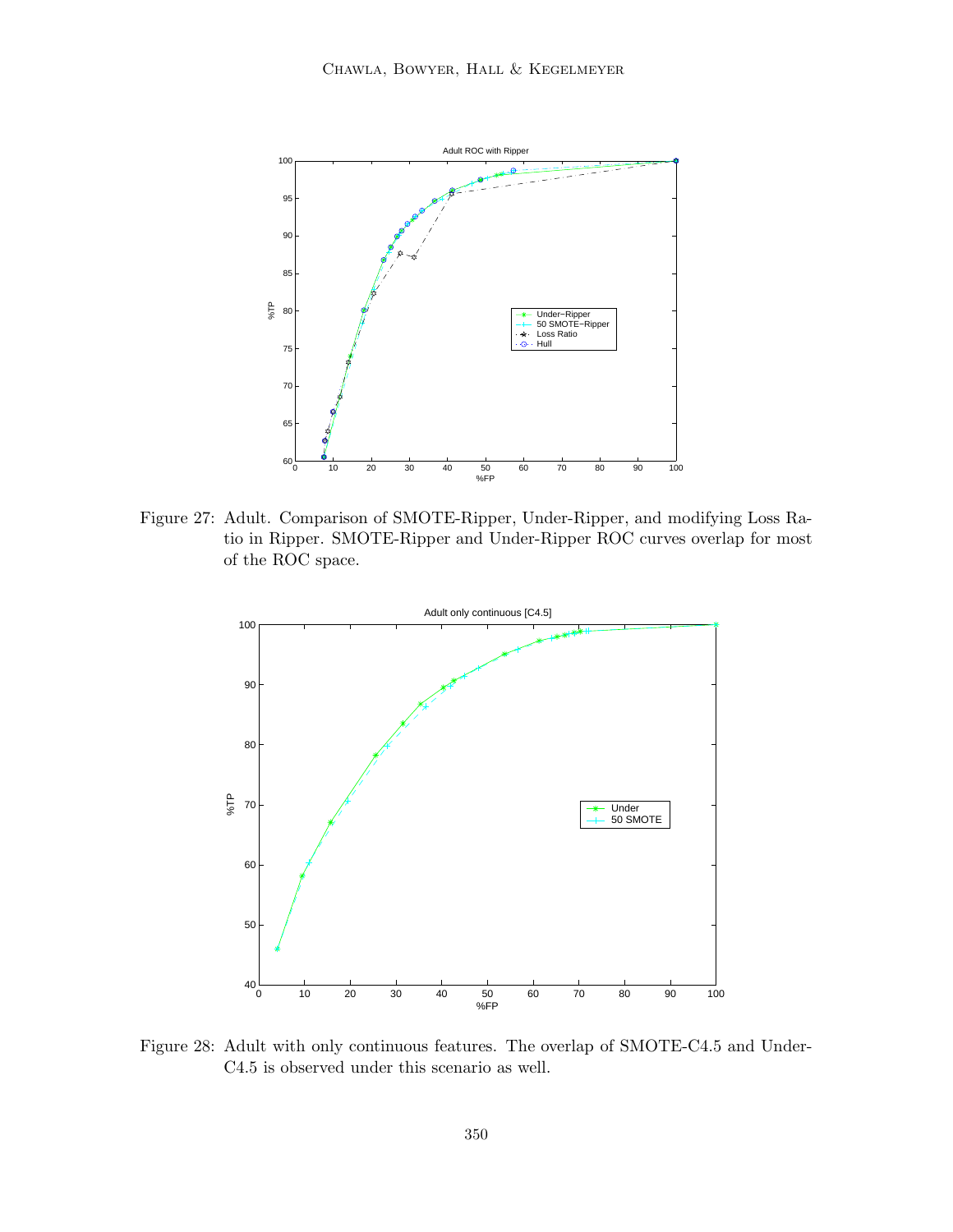between corresponding feature values for all feature vectors is created. The distance  $\delta$ between two corresponding feature values is defined as follows.

$$
\delta(V_1, V_2) = \sum_{i=1}^n \left| \frac{C_{1i}}{C_1} - \frac{C_{2i}}{C_2} \right|^k \tag{1}
$$

In the above equation,  $V_1$  and  $V_2$  are the two corresponding feature values.  $C_1$  is the total number of occurrences of feature value  $V_1$ , and  $C_{1i}$  is the number of occurrences of feature value  $V_1$  for class i. A similar convention can also be applied to  $C_{2i}$  and  $C_2$ . k is a constant, usually set to 1. This equation is used to compute the matrix of value differences for each nominal feature in the given set of feature vectors. Equation 1 gives a geometric distance on a fixed, finite set of values (Cost & Salzberg, 1993). Cost and Salzberg's modified VDM omits the weight term  $w_f^a$  included in the  $\delta$  computation by Stanfill and Waltz, which has an effect of making  $\delta$  symmetric. The distance  $\Delta$  between two feature vectors is given by:

$$
\Delta(X,Y) = w_x w_y \sum_{i=1}^{N} \delta(x_i, y_i)^r
$$
\n(2)

 $r = 1$  yields the Manhattan distance, and  $r = 2$  yields the Euclidean distance (Cost & Salzberg, 1993).  $w_x$  and  $w_y$  are the exemplar weights in the modified VDM.  $w_y = 1$  for a new example (feature vector), and w*<sup>x</sup>* is the bias towards more reliable examples (feature vectors)and is computed as the ratio of the number of uses of a feature vector to the number of correct uses of the feature vector; thus, more accurate feature vectors will have  $w_x \approx$ 1. For SMOTE-N we can ignore these weights in equation 2, as SMOTE-N is not used for classification purposes directly. However, we can redefine these weights to give more weight to the minority class feature vectors falling closer to the majority class feature vectors; thus, making those minority class features appear further away from the feature vector under consideration. Since, we are more interested in forming broader but accurate regions of the minority class, the weights might be used to avoid populating along neighbors which fall closer to the majority class. To generate new minority class feature vectors, we can create new set feature values by taking the majority vote of the feature vector in consideration and its k nearest neighbors. Table 6.2 shows an example of creating a synthetic feature vector.

Let  $F1 = A B C D E$  be the feature vector under consideration and let its 2 nearest neighbors be  $F2 = A F C G N$  $F3 = H B C D N$ The application of SMOTE-N would create the following feature vector:  $FS = A B C D N$ 

Table 7: Example of SMOTE-N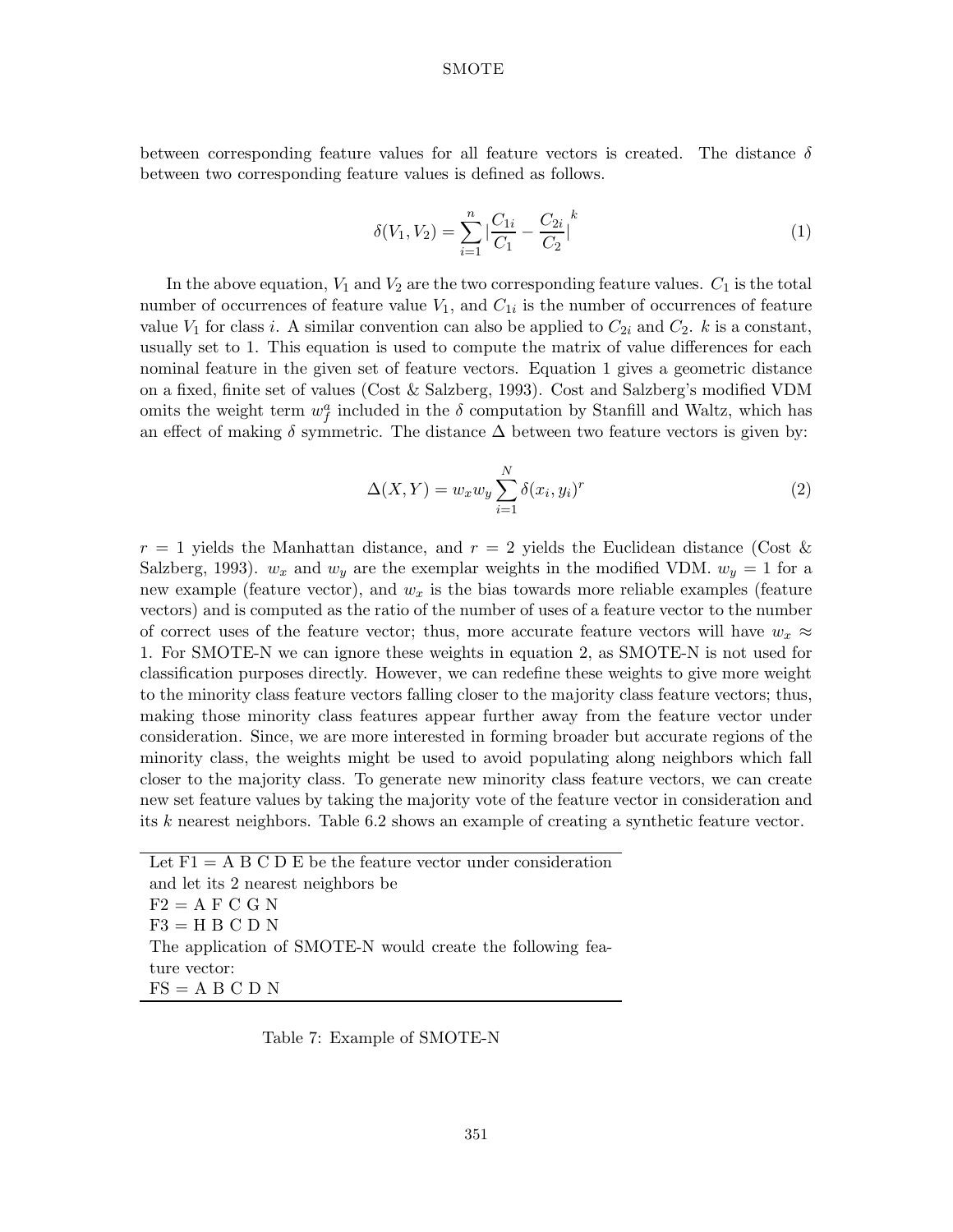### **6.3 Application of SMOTE to Information Retrieval**

We are investigating the application of SMOTE to information retrieval (IR). The IR problems come with a plethora of features and potentially many categories. SMOTE would have to be applied in conjunction with a feature selection algorithm, after transforming the given document or web page in a bag-of-words format.

An interesting comparison to SMOTE would be the combination of Naive Bayes and *Odds ratio*. *Odds ratio* focuses on a target class, and ranks documents according to their relevance to the target or positive class. SMOTE also focuses on a target class by creating more examples of that class.

#### **7. Summary**

The results show that the SMOTE approach can improve the accuracy of classifiers for a minority class. SMOTE provides a new approach to over-sampling. The combination of SMOTE and under-sampling performs better than plain under-sampling. SMOTE was tested on a variety of datasets, with varying degrees of imbalance and varying amounts of data in the training set, thus providing a diverse testbed. The combination of SMOTE and under-sampling also performs better, based on domination in the ROC space, than varying loss ratios in Ripper or by varying the class priors in Naive Bayes Classifier: the methods that could directly handle the skewed class distribution. SMOTE forces focused learning and introduces a bias towards the minority class. Only for Pima — the least skewed dataset — does the Naive Bayes Classifier perform better than SMOTE-C4.5. Also, only for the Oil dataset does the Under-Ripper perform better than SMOTE-Ripper. For the Can dataset, SMOTE-*classifier* and Under-*classifier* ROC curves overlap in the ROC space. For all the rest of the datasets SMOTE-*classifier* performs better than Under-*classifier*, Loss Ratio, and Naive Bayes. Out of a total of 48 experiments performed, SMOTE-*classifier* does not perform the best only for 4 experiments.

The interpretation of why synthetic minority over-sampling improves performance where as minority over-sampling with replacement does not is fairly straightforward. Consider the effect on the decision regions in feature space when minority over-sampling is done by replication (sampling with replacement) versus the introduction of synthetic examples. With replication, the decision region that results in a classification decision for the minority class can actually become smaller and more specific as the minority samples in the region are replicated. This is the opposite of the desired effect. Our method of synthetic over-sampling works to cause the classifier to build larger decision regions that contain nearby minority class points. The same reasons may be applicable to why SMOTE performs better than Ripper's loss ratio and Naive Bayes; these methods, nonetheless, are still learning from the information provided in the dataset, albeit with different cost information. SMOTE provides more related minority class samples to learn from, thus allowing a learner to carve broader decision regions, leading to more coverage of the minority class.

## **Acknowledgments**

This research was partially supported by the United States Department of Energy through the Sandia National Laboratories ASCI VIEWS Data Discovery Program, contract number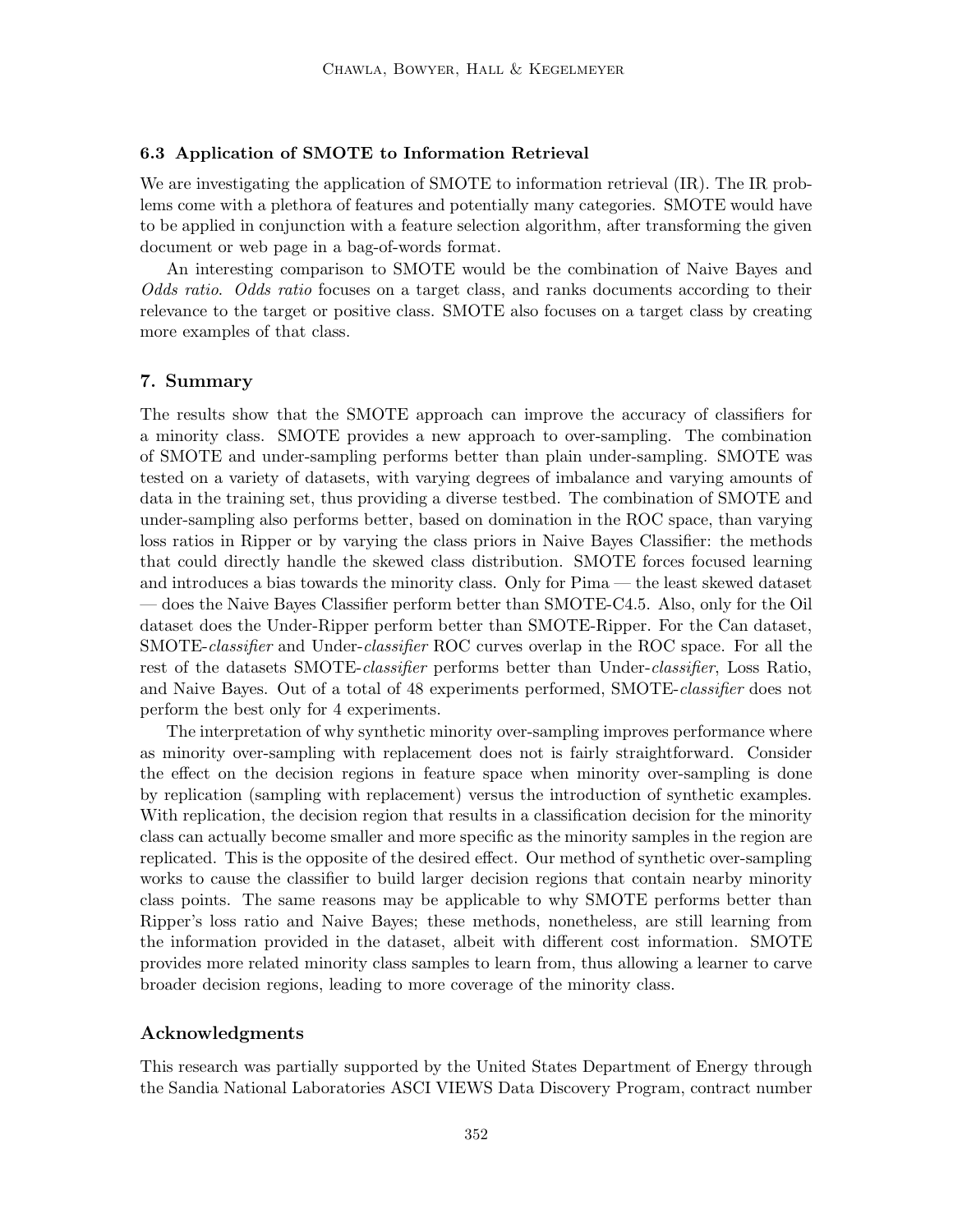DE-AC04-76DO00789. We thank Robert Holte for providing the oil spill dataset used in their paper. We also thank Foster Provost for clarifying his method of using the Satimage dataset. We would also like to thank the anonymous reviewers for their various insightful comments and suggestions.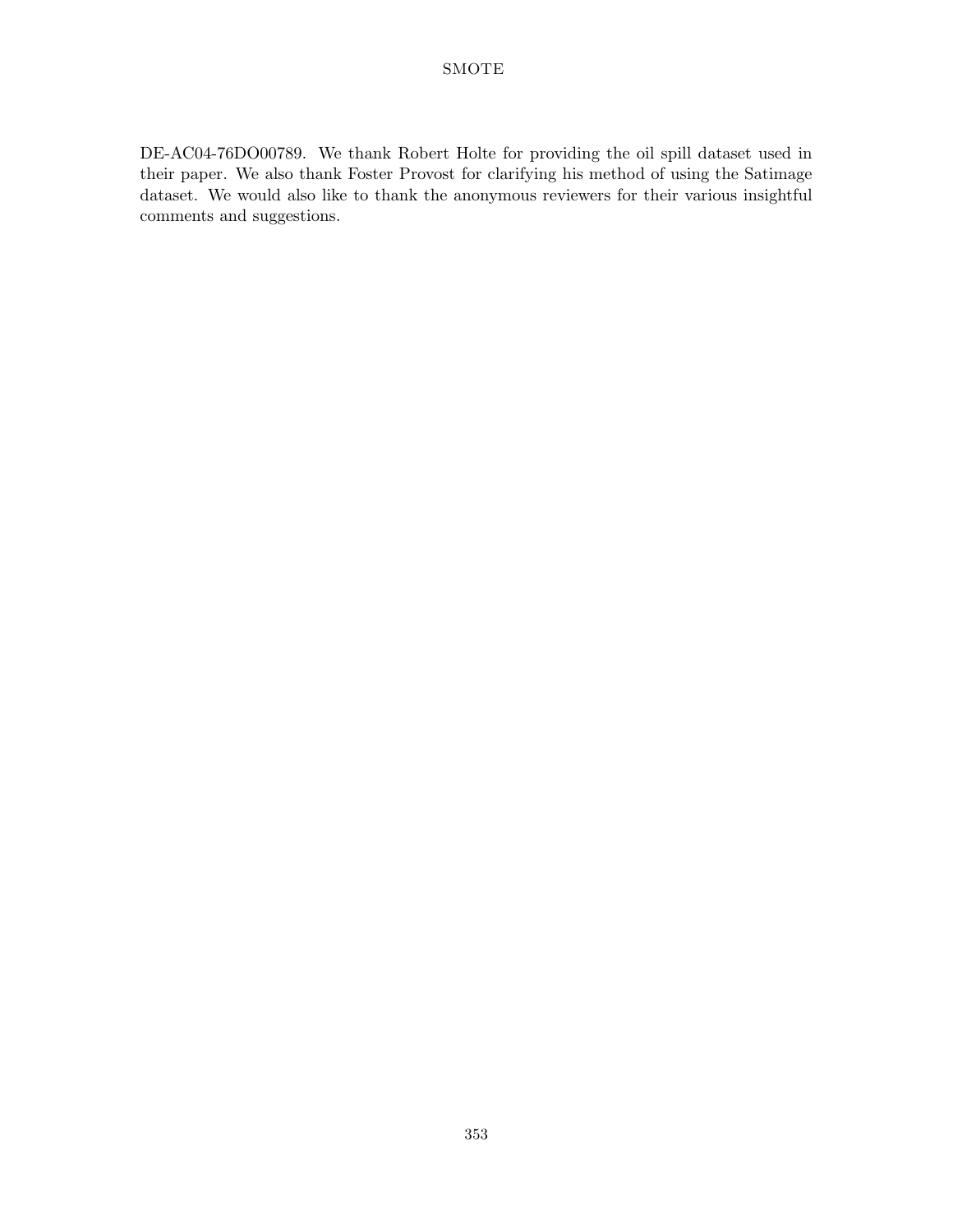## **Appendix A. ROC graphs for Oil Dataset**

The following figures show different sets of ROC curves for the oil dataset. Figure 29 (a) shows the ROC curves for the Oil dataset, as included in the main text; Figure  $29(b)$  shows the ROC curves without the ROC convex hull; Figure  $29(c)$  shows the two convex hulls, obtained with and without SMOTE. The ROC convex hull shown by dashed lines and stars in Figure 29(c), was computed by including Under-C4.5 and Naive Bayes in the family of ROC curves. The ROC convex hull shown by solid line and small circles in Figure  $29(c)$  was computed by including 500 SMOTE-C4.5, Under-C4.5, and Naive Bayes in the family of ROC curves. The ROC convex hull with SMOTE dominates the ROC convex hull without SMOTE, hence SMOTE-C4.5 contributes more optimal classifiers.



Figure 29: ROC curves for the Oil Dataset. (a) ROC curves for SMOTE-C4.5, Under-C4.5, Naive Bayes, and their ROC convex hull. (b) ROC curves for SMOTE-C4.5, Under-C4.5, and Naive Bayes. (c)ROC convex hulls with and without SMOTE.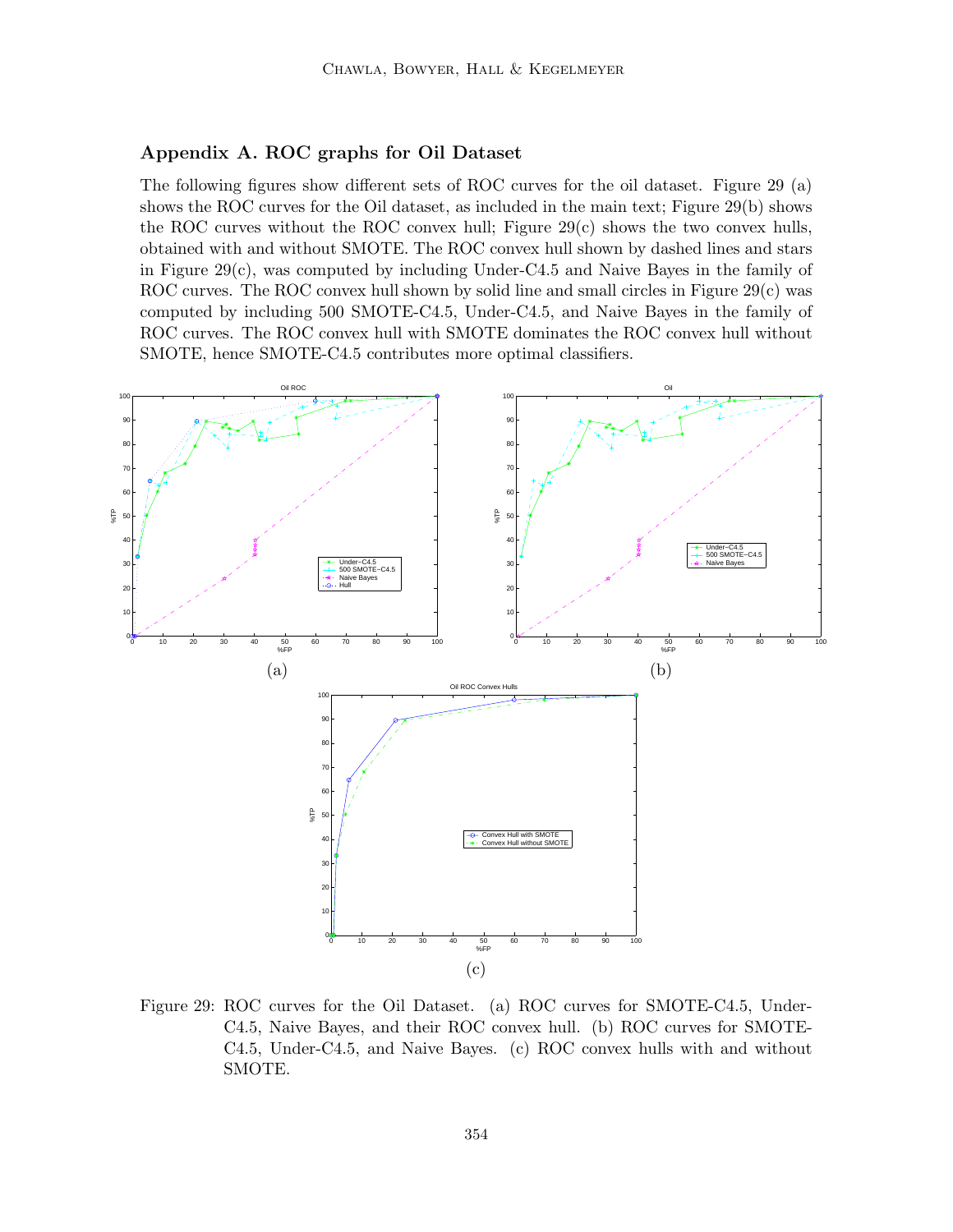## **References**

- Blake, C., & Merz, C. (1998). UCI Repository of Machine Learning Databases http://www.ics.uci.edu/∼mlearn/∼MLRepository.html. Department of Information and Computer Sciences, University of California, Irvine.
- Bradley, A. P. (1997). The Use of the Area Under the ROC Curve in the Evaluation of Machine Learning Algorithms. *Pattern Recognition*, *30(6)*, 1145–1159.
- Chawla, N., Bowyer, K., Hall, L., & Kegelmeyer, P. (2000). SMOTE: Synthetic Minority Over-sampling TEchnique. In *International Conference of Knowledge Based Computer Systems*, pp. 46–57. National Center for Software Technology, Mumbai, India, Allied Press.
- Chawla, N., & Hall, L. (1999). Modifying MUSTAFA to capture salient data. Tech. rep. ISL-99-01, University of South Florida, Computer Science and Eng. Dept.
- Cohen, W. (1995a). Learning to Classify English Text with ILP Methods. In *Proceedings of the 5th International Workshop on Inductive Logic Programming*, pp. 3–24. Department of Computer Science, Katholieke Universiteit Leuven.
- Cohen, W. W. (1995b). Fast Effective Rule Induction. In *Proc. 12th International Conference on Machine Learning*, pp. 115–123 Lake Tahoe, CA. Morgan Kaufmann.
- Cohen, W. W., & Singer, Y. (1996). Context-sensitive Learning Methods for Text Categorization. In Frei, H.-P., Harman, D., Schäuble, P., & Wilkinson, R. (Eds.), *Proceedings of SIGIR-96, 19th ACM International Conference on Research and Development in Information Retrieval*, pp. 307-315 Zürich, CH. ACM Press, New York, US.
- Cost, S., & Salzberg, S. (1993). A Weighted Nearest Neighbor Algorithm for Learning with Symbolic Features. *Machine Learning*, *10*(1), 57–78.
- DeRouin, E., Brown, J., Fausett, L., & Schneider, M. (1991). Neural Network Training on Unequally Represented Classes. In *Intellligent Engineering Systems Through Artificial Neural Networks*, pp. 135–141 New York. ASME Press.
- Domingos, P. (1999). Metacost: A General Method for Making Classifiers Cost-sensitive. In *Proceedings of the Fifth ACM SIGKDD International Conference on Knowledge Discovery and Data Mining*, pp. 155–164 San Diego, CA. ACM Press.
- Drummond, C., & Holte, R. (2000). Explicitly Representing Expected Cost: An Alternative to ROC Representation. In *Proceedings of the Sixth ACM SIGKDD International Conference on Knowledge Discovery and Data Mining*, pp. 198–207 Boston. ACM.
- Duda, R., Hart, P., & Stork, D. (2001). *Pattern Classification*. Wiley-Interscience.
- Dumais, S., Platt, J., Heckerman, D., & Sahami, M. (1998). Inductive Learning Algorithms and Representations for Text Categorization. In *Proceedings of the Seventh International Conference on Information and Knowledge Management.*, pp. 148–155.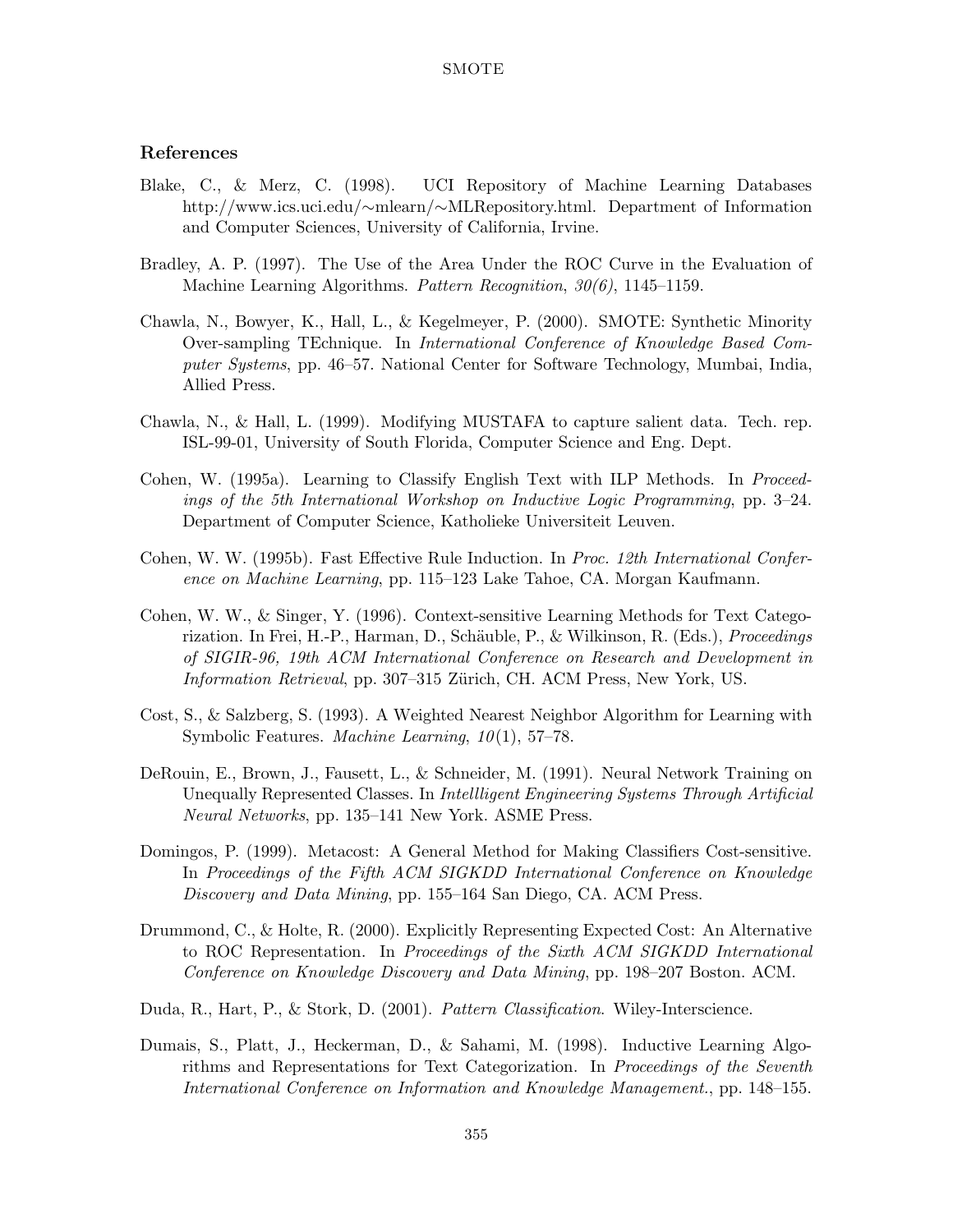- Ezawa, K., J., Singh, M., & Norton, S., W. (1996). Learning Goal Oriented Bayesian Networks for Telecommunications Risk Management. In *Proceedings of the International Conference on Machine Learning, ICML-96*, pp. 139–147 Bari, Italy. Morgan Kauffman.
- Fawcett, T., & Provost, F. (1996). Combining Data Mining and Machine Learning for Effective User Profile. In *Proceedings of the 2nd International Conference on Knowledge Discovery and Data Mining*, pp. 8–13 Portland, OR. AAAI.
- Ha, T. M., & Bunke, H. (1997). Off-line, Handwritten Numeral Recognition by Perturbation Method. *Pattern Analysis and Machine Intelligence*, *19/5*, 535–539.
- Hall, L., Mohney, B., & Kier, L. (1991). The Electrotopological State: Structure Information at the Atomic Level for Molecular Graphs. *Journal of Chemical Information and Computer Science*, *31*(76).
- Japkowicz, N. (2000). The Class Imbalance Problem: Significance and Strategies. In *Proceedings of the 2000 International Conference on Artificial Intelligence (IC-AI'2000): Special Track on Inductive Learning* Las Vegas, Nevada.
- Kubat, M., Holte, R., & Matwin, S. (1998). Machine Learning for the Detection of Oil Spills in Satellite Radar Images. *Machine Learning*, *30*, 195–215.
- Kubat, M., & Matwin, S. (1997). Addressing the Curse of Imbalanced Training Sets: One Sided Selection. In *Proceedings of the Fourteenth International Conference on Machine Learning*, pp. 179–186 Nashville, Tennesse. Morgan Kaufmann.
- Lee, S. (2000). Noisy Replication in Skewed Binary Classification. *Computational Statistics and Data Analysis*, *34*.
- Lewis, D., & Catlett, J. (1994). Heterogeneous Uncertainity Sampling for Supervised Learning. In *Proceedings of the Eleventh International Conference of Machine Learning*, pp. 148–156 San Francisco, CA. Morgan Kaufmann.
- Lewis, D., & Ringuette, M. (1994). A Comparison of Two Learning Algorithms for Text Categorization. In *Proceedings of SDAIR-94, 3rd Annual Symposium on Document Analysis and Information Retrieval*, pp. 81–93.
- Ling, C., & Li, C. (1998). Data Mining for Direct Marketing Problems and Solutions. In *Proceedings of the Fourth International Conference on Knowledge Discovery and Data Mining (KDD-98)* New York, NY. AAAI Press.
- Mladenić, D., & Grobelnik, M. (1999). Feature Selection for Unbalanced Class Distribution and Naive Bayes. In *Proceedings of the 16th International Conference on Machine Learning.*, pp. 258–267. Morgan Kaufmann.
- O'Rourke, J. (1998). *Computational Geometry in C*. Cambridge University Press, UK.
- Pazzani, M., Merz, C., Murphy, P., Ali, K., Hume, T., & Brunk, C. (1994). Reducing Misclassification Costs. In *Proceedings of the Eleventh International Conference on Machine Learning* San Francisco, CA. Morgan Kauffmann.